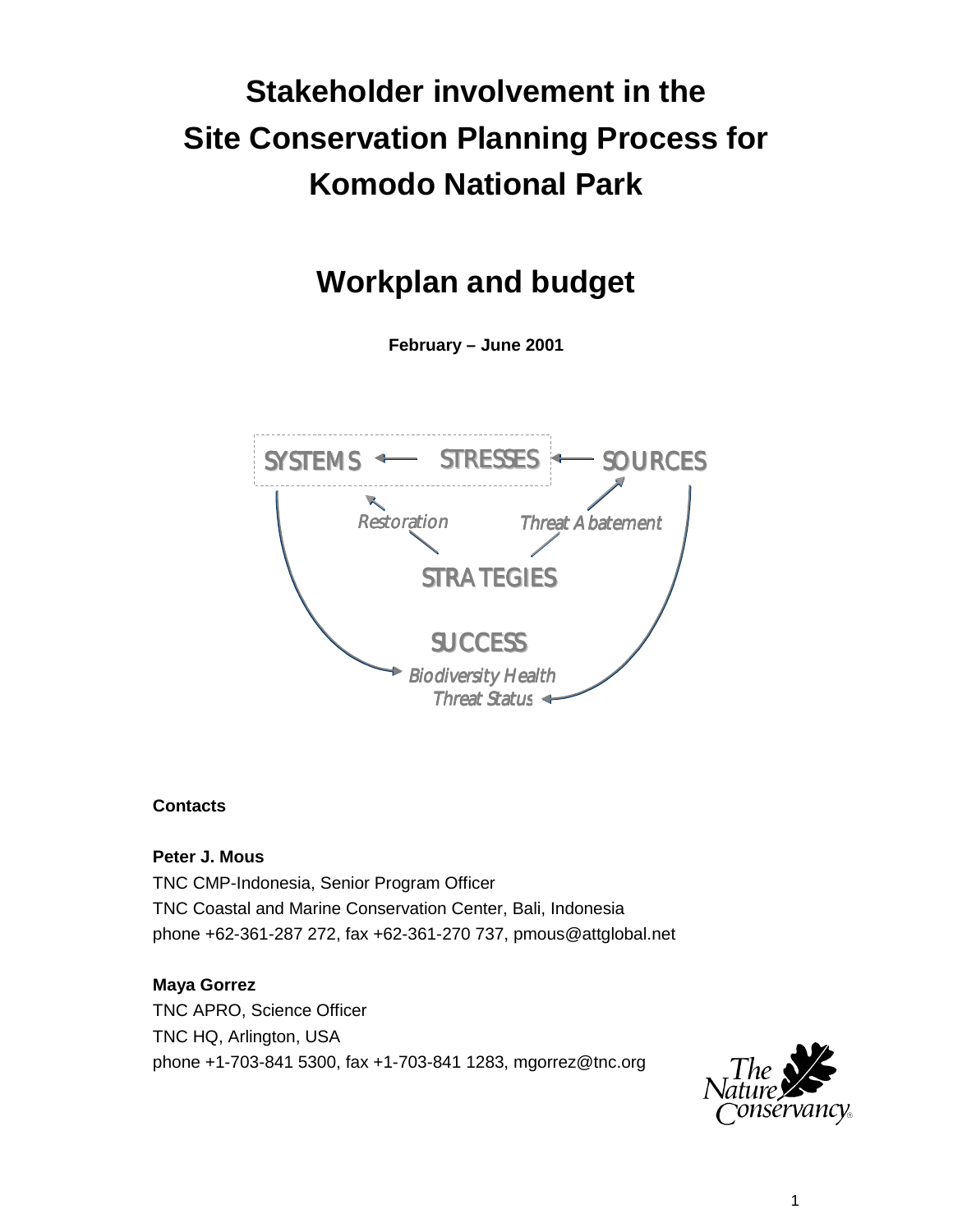#### **1. Introduction**

Site Conservation Planning is an established tool for the management of the marine biodiversity of Komodo National Park. The recently endorsed 25 Year Management Plan for Komodo National Park is based on the outcome of SCP-like processes, and each of the five S's are represented: It identifies the Systems that are found in the Komodo area, the Stresses and Sources of stresses that act upon these systems, and it recommends Strategies for protection. Finally, it proposes monitoring programs to assess the Success of the conservation program, some of which have already been implemented. The 5 Year Management Plans too will be based on SCP. This proposal aims to involve local communities in SCP, so that they understand, support and participate in conservation management.

The very first Site Conservation Planning iteration for the marine resources of Komodo National Park was done in 1999. The second iteration (see Appendix I) evolved after discussions during a field trip to Komodo in April 2000. This version of the Site Conservation Plan was presented at the June 2000 team meetings in Bali and at the November 2000 Conservation Strategies Conference in Colorado Springs. This second iteration added three new conservation targets (cetaceans, sea turtles and manta rays) to the four targets that were identified in the first iteration (coral reef communities, mangroves, seagrass beds, fisheries species). In a future iteration the targets will include sharks, that are heavily exploited in the Park and throughout Indonesia for their fins. Furthermore, the category 'fisheries species' will be regrouped to allow differentiation between 'invertebrates' and 'bony fishes' that have largely differing exploitation characteristics. The marine conservation program for Komodo National Park includes monitoring programs that are tied to the conservation targets, and that help to identify 'Stresses', 'Sources of Stress' and 'Strategies'. Most importantly, the monitoring programs help to assess the final 'S': conservation Success. There are few other conservation programs besides Komodo where each of the five S's, including the measurement of Success, is actually implemented.

Community inputs in the SCP process where hitherto indirect, namely through community meetings, participatory mapping and resource utilization monitoring. A more direct involvement in SCP would enhance community support for conservation management. It may even be possible to use community-based SCP for involving communities in some aspects of marine protected area management. However, direct involvement with SCP is only possible if communities understand the systems that they interact with –or if they are able to translate existing knowledge into management actions. Also they need to be aware of how their own activities impact ecosystems. To efficiently involve communities in SCP, a comprehensive community education and awareness program must be implemented first. Finally, the success of the community program, including the SCP module itself, must be assessed.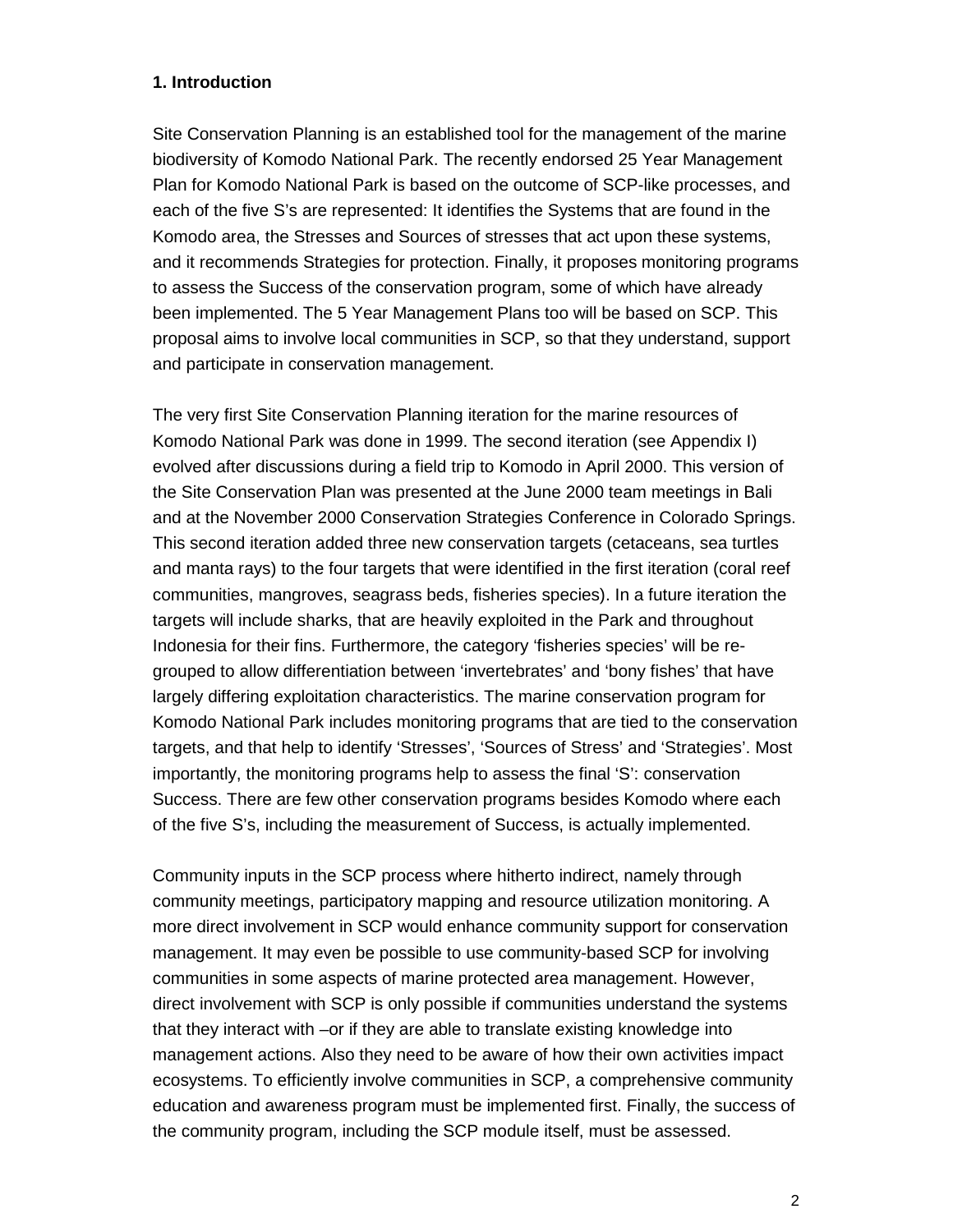This proposal presents an integrated approach to community education, awareness and SCP. It builds on the Rural Participatory Appraisals that are currently being implemented by the Community Awareness & Development (CAD) staff of the Conservancy's Komodo Field Office. A community-friendly method for SCP has already been introduced to the CAD team by Maya Gorrez during her visit to Komodo (Jan. 29 – Feb. 2 2001, Appendix II).

## **2 Objectives**

The ultimate objective of the proposed activities is to enhance conservation management of Komodo National Park through community involvement. Proximate objectives are:

- To enhance the communities' factual knowledge on the ecosystems they interact with and on the threats that these ecosystems are exposed to.
- To enhance the communities' awareness how their actions can affect ecosystems. A field test of the community-friendly SCP methodology showed that fishermen are already aware that blast fishing causes lower catches, and they also see fishing by 'outsiders' as a cause for their decreased catches. (Appendix III). However, they seem to be unaware (or they are unwilling to admit) that their own fishing activity also adds to the exploitation pressure to the stocks. To get communities to contribute in a meaningful way to the solution (by conducting a community-based SCP), they first need to be made aware that they may be part of the problem too.
- To conduct community-based SCP at each of the villages, focusing on causeeffect relationships that are characteristic for the local situation.

## **3 Activities**

## *3.1 Community education & awareness*

Use results from current Rural Participatory Appraisal (RPA) to assess education and awareness needs. Fieldwork for the RPA takes place in the period February-March 2001.

*Total effort for this activity*: US\$ 2,000 (CAD-team personnel costs).

Implement an education strategy focussed on linkages between components in the marine ecosystem. The flip chart on coral reefs can be used as a learning aid. This involves organization and facilitation of community meetings together with Conservation Cadres at each of the ca. 20 villages and settlements. *Period*: March-April 2001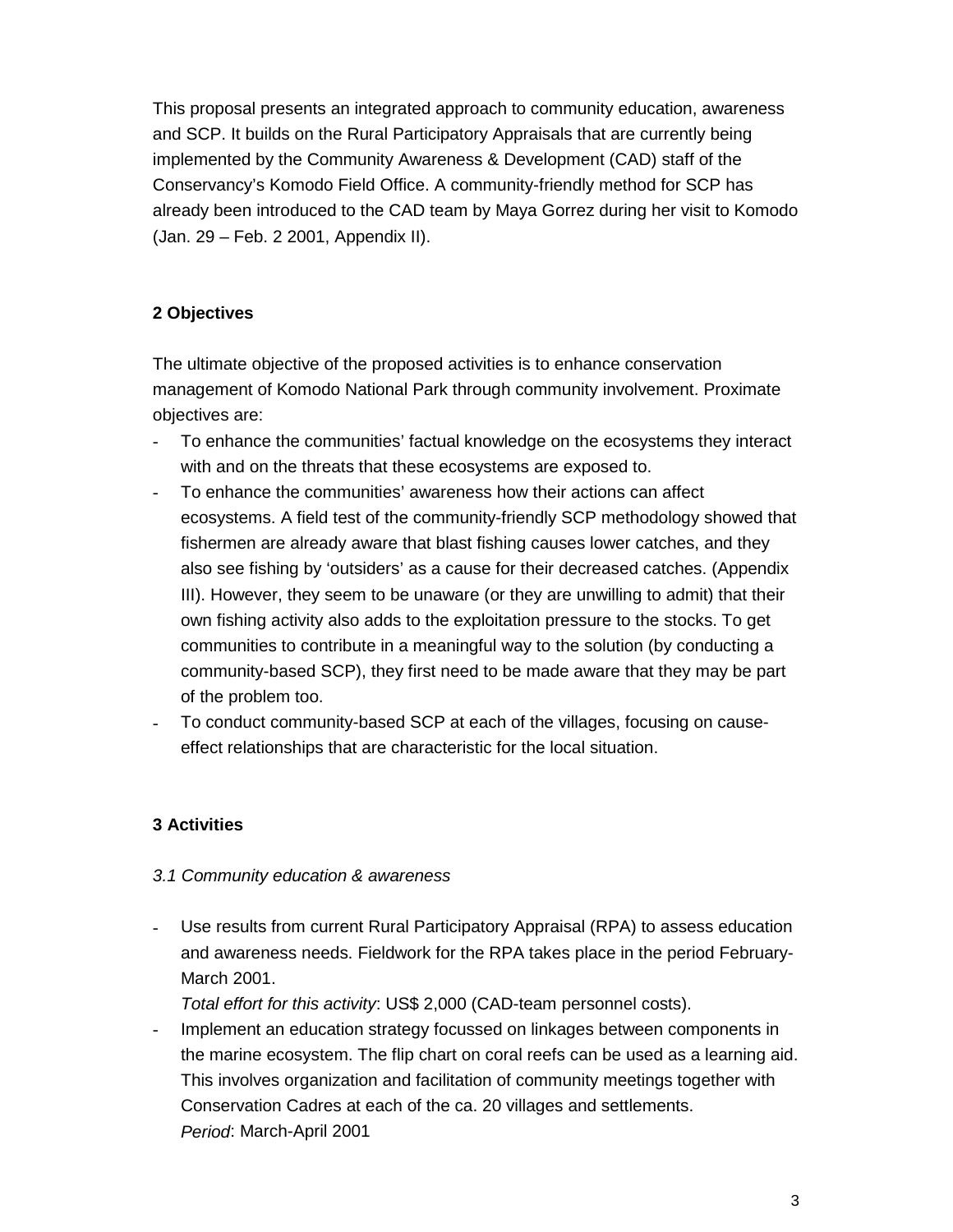*Total effort for this activity*: US\$ 7,000 (CAD-team and Conservation Cadre personnel costs, travel by speedboat, meeting costs).

- Educate communities about threats to components of the marine ecosystem, and instill awareness that these threats are caused by a variety of sources, including the exploitation pressure exerted by the community themselves. *Period*: April-May 2001 *Total effort for this activity*: US\$ 7,000 (CAD-team and Conservation Cadre

personnel costs, travel by speedboat, meeting costs).

## *3.2 Community involvement in SCP*

- Conduct SCP according to methodology outlined in Appendix II at each of the villages. In cooperation with the Lore Lindu program, a translation of this document into Bahasa Indonesia will be made. Each of the S's will be dealt with as explicitly as possible, to avoid replication of the SCP outlined in Appendix III. In other words, instead of listing 'fish stocks' as a conservation target, the facilitators will aim to find out *which* stocks matter most to each community (for example, the Spanish mackerel around Sabolon, skipjack off Seraya, or squid in Loh Liang). Total effort for this activity: US\$ 7,000 (CAD-team and Conservation Cadre personnel costs, travel by speedboat, meeting costs). Also 'Strategies' as formulated by the community should be local and specific to be meaningful. For example, rather than state that 'closed areas' are a meaningful management option, the facilitators should invite the villagers to indicate on a map which areas they would like to close and for which fishing methods they would like to implement this.

*Period*: May-June 2001.

*Total effort for this activity*: US\$ 7,000.

Integrate community-based Site Conservation Plans into a final report that will be used as input for the 5 Year Management Plan. The final report will also contain an evaluation.

*Period*: June 2001

*Total effort for this activity*: US\$ 2,000 (CAD-team personnel costs).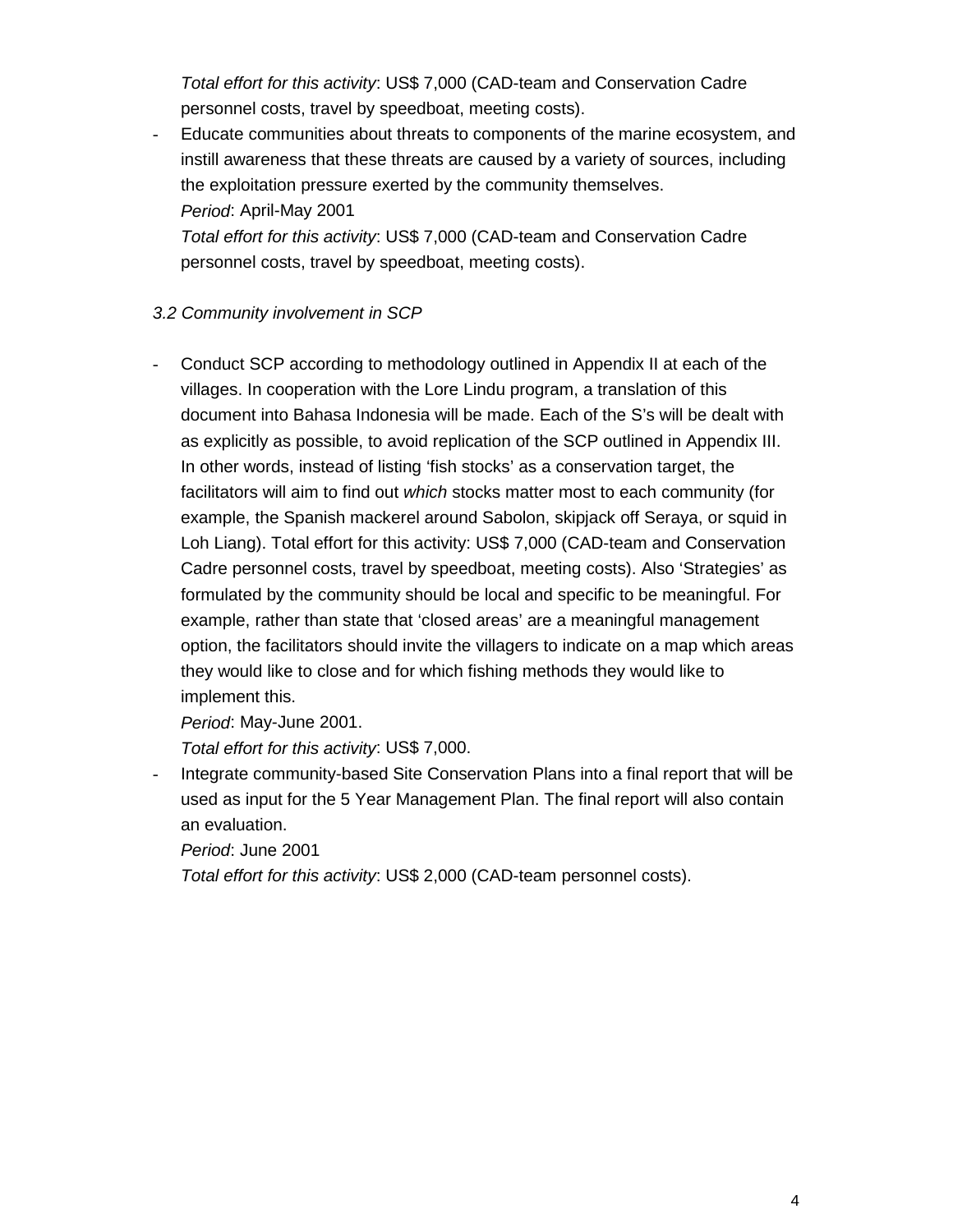| <b>Expenses</b>                                     | US\$   |        |
|-----------------------------------------------------|--------|--------|
| Personnel: 75% of CAD-team (as listed under         | 10,000 |        |
| section 5) for 4 months                             |        |        |
| <i>TOTAL PERSONNEL</i>                              |        | 10,000 |
| Temporary agency fees: Per diems of 2 volunteers    | 600    |        |
| and 1 village representatives (Rp. 50,000 per       |        |        |
| village per day, 20 villages, 3 modules of each two |        |        |
| days)                                               |        |        |
| TOTAL CONTRACTUAL                                   |        | 600    |
| Field trip expenses                                 | 400    |        |
| Telecommunication                                   | 1,000  |        |
| Printing and photo                                  | 500    |        |
| <b>TOTAL COMMUNICATION</b>                          |        | 1,900  |
| Office supplies                                     | 750    |        |
| Non-office supplies                                 | 750    |        |
| Vehicle maintenance: contribution to operational    | 1,000  |        |
| speedboat costs for transport by speedboat of staff |        |        |
| to/from villages                                    |        |        |
| Vehicle fuel: fuel for speedboats for transport     | 1,000  |        |
| to/from villages                                    |        |        |
| <b>TOTAL SUPPLIES</b>                               |        | 3,500  |
| TNC-sponsored meetings: venues for meetings,        | 9,000  |        |
| food and soft drinks during meetings (Rp. 25,000    |        |        |
| per participant per day, 30 participants per        |        |        |
| meeting-day, 120 meeting-days)                      |        |        |
| TOTAL OTHER EXPENSES                                |        | 9,000  |
| <b>GRAND TOTAL</b>                                  |        | 25,000 |

## **5. Project staff**

*General supervision*: Subijanto, Komodo Project Leader, TNC Komodo Field Office *Coordination*: Harsono, Community Awareness and Development team Coordinator, TNC Komodo Field Office

*Implementation and supervision of facilitators*: Paramita "Pammy" Budhi Utami, Community Awareness Officer, TNC Komodo Field Office

*Field assistants*: Zulkilfli and Fisabilil Haq, both from the TNC Komodo Field Office *Facilitators*: for each session, two trained representatives of the Conservation Cadres and one trained representative of the community will be engaged. The village representative will also act as a translator (Bahasa Indonesia – Bahasa Bugis, Bahasa Bajo, etc.)

*Technical advice*: Maria Gorrez, Science Officer, TNC HQ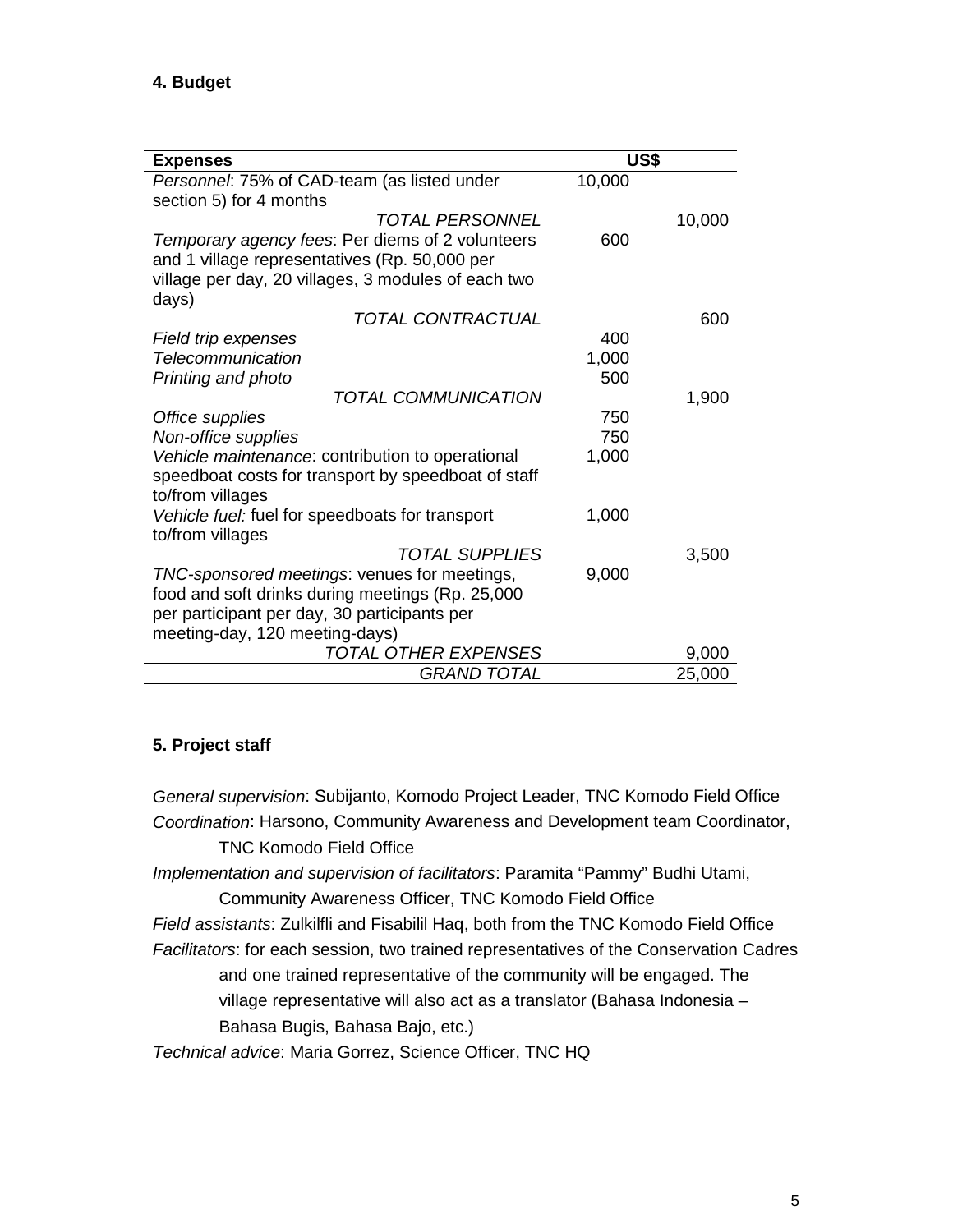## **Appendix I: Strategies for the abatement of threats to marine biodiversity in Komodo National Park**

*compiled by Peter J. Mous, based on results from the Site Conservation Planning meetings held at the Bali Holiday Inn, June 14-17 2000*

*draft, June 26, 2000*

*Table 1. Targets for marine conservation.*

| <b>Conservation Targets</b> | <b>Remarks</b>                                                                                                                                                                          |
|-----------------------------|-----------------------------------------------------------------------------------------------------------------------------------------------------------------------------------------|
| 1. coral reef communities   | This conservation target includes both 'true' coral reefs and the rocky shores in the South of Komodo National Park. The natural                                                        |
|                             | communities found at these rocky shores are similar to those of the 'true' coral reefs, but the rocky shores often harbor a higher biomass<br>and diversity of non-coral invertebrates. |
| 2. mangroves                | Relatively small patches of mangrove can be found throughout the Park, whereas the Northern part of Rinca has a more extensive                                                          |
|                             | mangrove forest.                                                                                                                                                                        |
| 3. sea grass beds           | The sea grass beds in the Park are not yet adequately mapped. Those sea grass beds that were explored were diverse and in excellent                                                     |
|                             | condition                                                                                                                                                                               |
| 4. fisheries species        | This category comprises all living aquatic resources that are exploited (fish, lobster, sea cucumbers, seaweed, etc.).                                                                  |
| 5. cetaceans (whales and    | During surveys in October 1999 and May 2000, in total 14 species of whales and dolphins were found in and around the Park. As these                                                     |
| dolphins)                   | species spend only part of their life-cycle in the Park, site-based management cannot fully ensure the protection of these species.                                                     |
| 6. turtles                  | Both green turtles and hawksbill turtles use some of the beaches in the Park for nesting. As these species spend only part of their life-cycle                                          |
|                             | in the Park, site-based management cannot fully ensure the protection of these species.                                                                                                 |
| 7. manta rays               | The existence of manta ray aggregation sites in the Park makes Komodo a world-class diving destination. As manta rays are such an                                                       |
|                             | important asset to the Park, it was decided to rate this species as a conservation target. It is not yet clear to what extent manta rays fulfill                                        |
|                             | their life-cycle in Park waters.                                                                                                                                                        |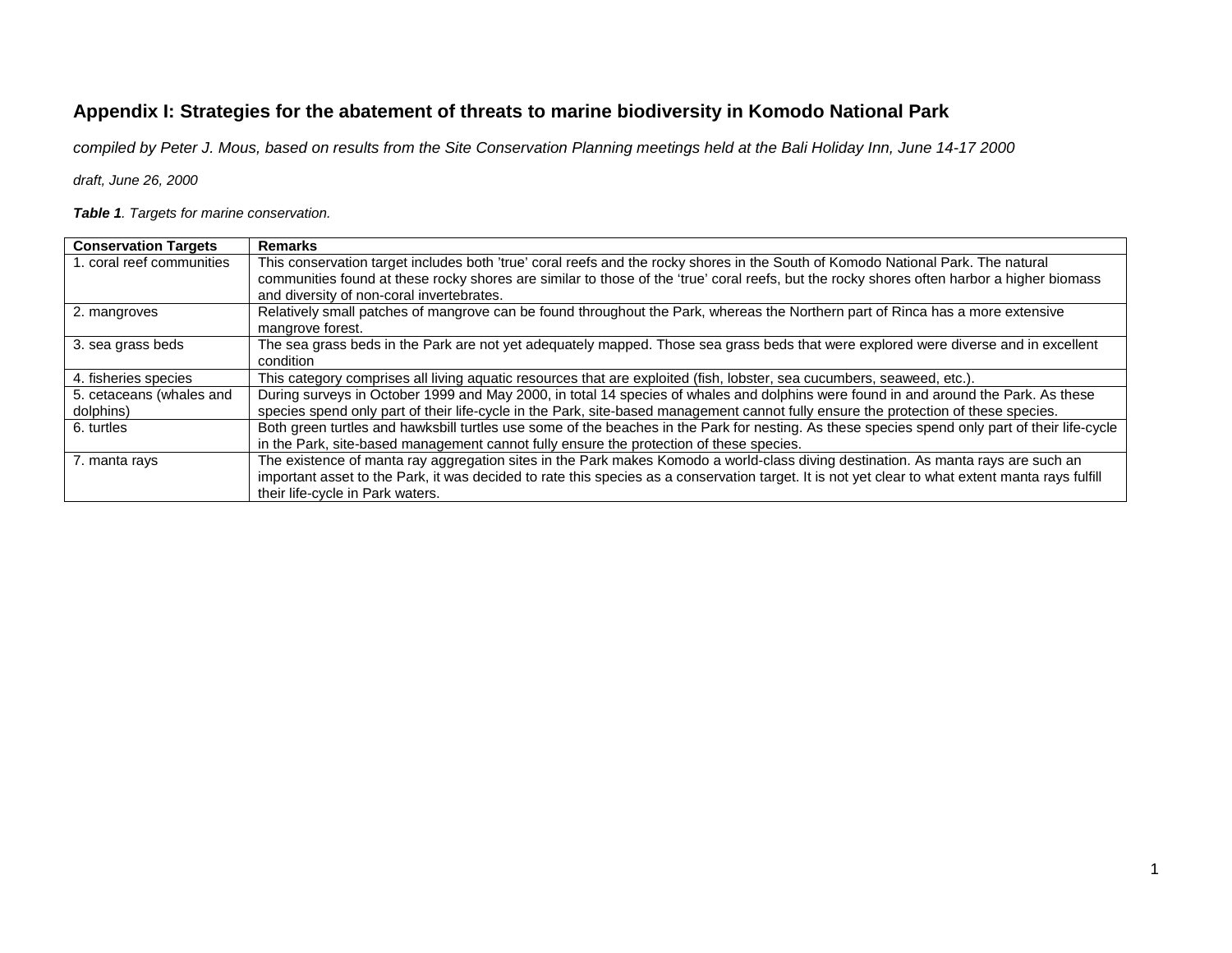|  |  |  | Table 2. Threats to marine biodiversity in general and to Conservation Targets (cf. Table 1) in particular. |  |  |  |
|--|--|--|-------------------------------------------------------------------------------------------------------------|--|--|--|
|  |  |  |                                                                                                             |  |  |  |

| <b>Threats</b>                | <b>Remarks</b>                                                                                                                                                                                                                                        |
|-------------------------------|-------------------------------------------------------------------------------------------------------------------------------------------------------------------------------------------------------------------------------------------------------|
| 1. blast fishing              | In Indonesia, destructive fishing practices not only deplete the fish stocks, they also cause significant damage to the coral reefs. Blast                                                                                                            |
|                               | fishing is probably the most destructive among these fishing practices, causing a loss of live coral cover of about 3.75% per year. In the                                                                                                            |
|                               | Komodo area, blast fishing was used both by local and immigrant fishers.                                                                                                                                                                              |
| 2. cyanide fishing            | Cyanide solutions, a potent anaesthetic for fish, are used to catch aquarium fish and live fish for the Hong-Kong based trade in live food                                                                                                            |
|                               | fish. Though the cyanide fishery for food fish is probably not as destructive to coral reefs as is blast fishing, this fishery degrades                                                                                                               |
|                               | biodiversity through depletion of the targeted fish populations. The cyanide fishery for aquarium fish may be more destructive to coral                                                                                                               |
|                               | reefs than the cyanide fishery for food fish, because more cyanide is applied. Both types of cyanide fishery are found throughout                                                                                                                     |
|                               | Indonesia, including the Komodo area.                                                                                                                                                                                                                 |
| 3. 'bubu'-trap fishing        | 'Bubu'-traps are used to catch fish for local consumption, fish for the live reef fish trade, and aquarium fish. Usually, a the fisher clears a<br>patch of branching corals to place the trap, and the trap is then covered with the coral branches. |
| 4. reef gleaning              | Reef gleaning, the practice of collecting a variety of organisms such as sea cucumbers, abalone and lobster from the reefs, causes                                                                                                                    |
|                               | extensive damage to the coral reefs. Fishers sometimes even use crowbars to break away corals in pursuit of their target.                                                                                                                             |
| 5. tuba fishing               | In contrast to cyanide fishing, 'tuba'-fishing aims to catch fish for local consumption by using a variety of poisons. In the Komodo area,                                                                                                            |
|                               | fishers disperse a mix of insecticides and sand over sea grass beds to catch rabbit fish.                                                                                                                                                             |
| 6. over-exploitation          | Any fishing method, both destructive and non-destructive, can cause over-exploitation if there are too many fishers who apply it. Over-                                                                                                               |
|                               | exploitation, often caused by the 'tragedy of the commons' in combination with ineffective management, results in a sub-optimal                                                                                                                       |
|                               | production of the exploited species. The solution to over-fishing is to decrease the exploitation intensity. Over-exploitation can become a                                                                                                           |
|                               | biodiversity issue if the high exploitation intensity causes the biomass of the stocks to reach dangerously low levels. In Komodo, the                                                                                                                |
|                               | stocks of Trochus are already depleted, and presently the exploitation pressure on the species targeted by the live reef fish trade is many                                                                                                           |
|                               | times higher than can be sustained.                                                                                                                                                                                                                   |
| 7. Habitat loss through       | Though habitat loss is a direct result of the destructive fishing practices mentioned above, it is listed here as a separate threat because                                                                                                           |
| destructive fishing practices | one possible strategy to abate it, namely habitat restoration, does not directly relate to destructive fishing practices.                                                                                                                             |
| 8. Bycatch / discards from    | Some fishing methods, though targeting one specific species, cause mortality in other aquatic species that are either utilized (bycatch) or                                                                                                           |
| other fishing practices       | left behind (discards). Trawling for shrimp is the classic example of a fishing method that caused exceptionally high levels of                                                                                                                       |
|                               | bycatch/discards, but also gillnets can cause high mortality in non-target fish, sea turtles and even in whales and dolphins. Gillnets are<br>commonly used in and around Komodo National Park.                                                       |
| 9. Anchoring                  | Anchoring damage to the reefs is mainly caused by boats that carry dive tourists.                                                                                                                                                                     |
| 10. Diver damage              | Especially beginning SCUBA divers, who are only starting to learn how to control their buoyancy, can cause damage by bumping into the                                                                                                                 |
|                               | fragile corals.                                                                                                                                                                                                                                       |
| 11. Predation by other        | For many species in the wild, predation is the most important factor contributing to their mortality. Introduction of predators, or removing                                                                                                          |
| wildlife (wild boar, Komodo   | the natural enemy of predators, may cause predation levels to reach dangerously high levels. In the Komodo area, wild boar are known                                                                                                                  |
| dragons, feral dogs)          | to cause a high mortality in the eggs and hatchlings of the already threatened sea turtle populations.                                                                                                                                                |
| 12. Loss of nesting habitat   | Coastal development can destroy turtle nesting beaches, mangrove forests, sea grass beds, etc. The pressure from coastal development                                                                                                                  |
| by coastal development.       | in the Komdo area is presently low, but as the economy of Indonesia expands, coastal development may pose an important future threat                                                                                                                  |
|                               | to the biodiversity in the area.                                                                                                                                                                                                                      |
| 13. Shipping                  | Ship's propeller can wound whales, sea turtles and dugongs.                                                                                                                                                                                           |
| 14. Global warming            | Global warming can cause extensive degradation of coral reefs and other coastal habitats. Abnormally high water temperatures caused                                                                                                                   |
|                               | coral bleaching and massive coral mortality throughout the Asia-Pacific region in 1998. Sea level rise, one of the potential effects of                                                                                                               |
|                               | global warming, may also cause the death of coral reefs and mangrove areas. The Southern part of the Komodo area is somewhat                                                                                                                          |
|                               | protected against the effects of high water temperatures because of upwelling of cold water from the deep. The 1998 bleaching event                                                                                                                   |
|                               | caused only little coral mortality in Komodo.                                                                                                                                                                                                         |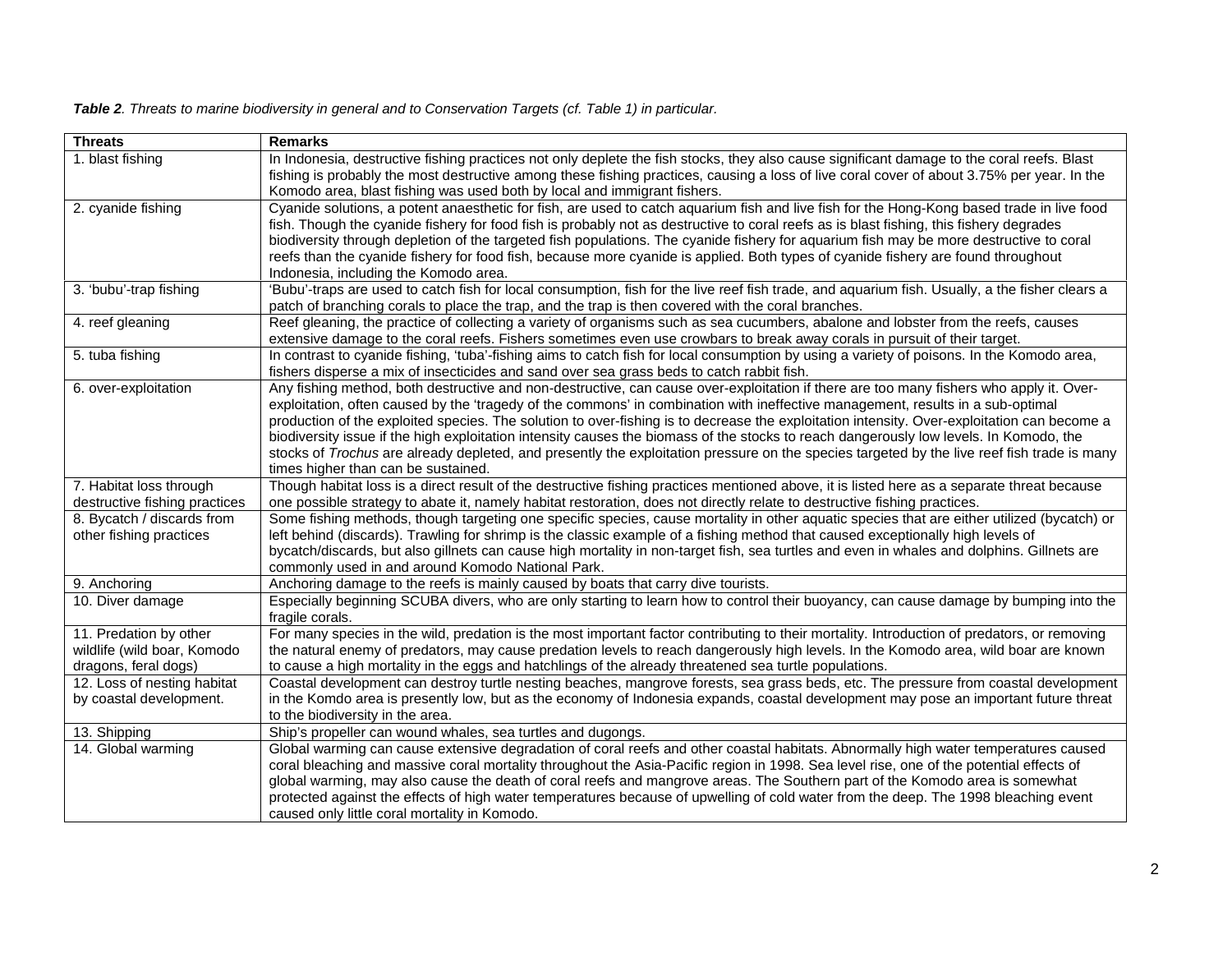*Table 3. Strategies to abate threats to marine biodiversity.*

| <b>Strategies</b>                                                                                  | <b>Status</b>                     | <b>Remarks</b>                                                                                                                                                                                                                                                                                                                                                                                                                                                                                                                                                                                                                                                                                                                                                                                                                                                                                                                         |
|----------------------------------------------------------------------------------------------------|-----------------------------------|----------------------------------------------------------------------------------------------------------------------------------------------------------------------------------------------------------------------------------------------------------------------------------------------------------------------------------------------------------------------------------------------------------------------------------------------------------------------------------------------------------------------------------------------------------------------------------------------------------------------------------------------------------------------------------------------------------------------------------------------------------------------------------------------------------------------------------------------------------------------------------------------------------------------------------------|
| 1. Generate funds for<br>Park management<br>through development<br>of responsible eco-<br>tourism. | In advanced<br>planning stage     | With the changing political structure of Indonesia, new ways of Park financing can be explored. Whereas under the 'New<br>Order' Park revenues were distributed among various government agencies, the present political constellation allows for<br>Park revenues to be fed back to Park management and to development of local communities. This provides an incentive to<br>increase Park revenues through improved Park management and development of eco-tourism in the area. The Conservancy<br>is working together with the Park authority, a local business partner, and GEF to develop a tourism concession for Komodo<br>National Park.                                                                                                                                                                                                                                                                                      |
| 2. Establish zoning<br>system and clear<br>regulations for KNP.                                    | In process                        | The Conservancy was invited by the Park authority to contribute to the 25-year management plan for the Park. The district<br>government already ratified the new management plan, and it is expected that the other government agencies involved will<br>sign in July 2000. The management plan encompasses a zoning plan for the Park and regulations that will protect the<br>biodiveristy of the Park.                                                                                                                                                                                                                                                                                                                                                                                                                                                                                                                              |
| 3. Implement<br>awareness and<br>education program.                                                | Ongoing                           | The Conservancy's Komodo Field Office implements an extensive awareness program, consisting of visits to local<br>communities, distribution of awareness materials, and guiding government officials to the Park. Based in Jakarta, the<br>graphical design unit produced a comic book in Bahasa Indonesia on blast fishing, a flipchart on marine conservation that<br>can be used in the villages, and various display materials. The Conservancy assisted in the production of various video<br>documentaries on marine conservation in Komodo National Park. Two of these documentaries were broadcast by ABC and<br>the National Geographic Channel. A workshop about techniques for social marketing of conservation, facilitated by RARE,<br>was held at the Komodo Field Office in April 2000. A web site is presently under construction to introduce Komodo National<br>Park to a wider national and international audience. |
| 4. Build constituency<br>for marine<br>conservation in KNP<br>(and beyond).                        | Ongoing                           | The Conservancy formed alliances with, amongst others, the national Park authority, with the Indonesian Navy, the Central<br>Fishery Research Institute, and with the Ministry of Marine Exploration to further marine conservation in Komodo National<br>park and beyond.                                                                                                                                                                                                                                                                                                                                                                                                                                                                                                                                                                                                                                                             |
| 5. Develop alternative<br>livelihoods - pelagic<br>fishery.                                        | In process                        | The Conservancy's Komodo Field Office involved two local communities in a pelagic fishery development project. The<br>project aims to deflect fishing pressure from the coral reefs to the open seas, which are less prone to local overexploitation.<br>The project comprised the introduction of new fishing techniques to the crews of ca. 40 boats, the installation of fish<br>aggregating devices (FADs), and fish processing course for the part of the community that does not participate in the actual<br>fishing. Usaha Mina, a national fishing company, markets the catch and helps with the maintenance of the FADs.                                                                                                                                                                                                                                                                                                     |
| 6. Develop alternative<br>livelihoods - fish<br>culture.                                           | In process                        | The Conservancy is planning to develop a fish hatchery that will supply grouper fingerlings for grow-out in fish cages<br>operated by local communities. This project not only provides an alternative livelihood, it also contributes to the market<br>transformation of the live reef fish trade from unsustainable, capture-based to sustainable, culture-based. The broodstock for<br>the hatchery is already secured, and it is anticipated that the hatchery will become operational in 2001. For this project, The<br>Conservancy partners with the Gondol Research Station on Coastal Fisheries (Bali, Indonesia), the Queensland Department<br>of Primary Industries (Australia) and the Network of Aquaculture Centres in Asia (NACA).                                                                                                                                                                                       |
| 7. Assist with<br>enforcement of the ban<br>on destructive fishing<br>practices.                   | Ongoing                           | A staff from the Komodo Field Office coordinates a weekly marine patrol in the Park, for which one of the project speedboats<br>is used. This patrol consists of representatives from the Park authority, the Navy, and the police. After the regular patrols<br>were started in 1996, blast fishing incidence as recorded by the ranger stations dropped by 80%.                                                                                                                                                                                                                                                                                                                                                                                                                                                                                                                                                                      |
| 8. Implement coral reef<br>rehabilitation program.                                                 | Research<br>project in<br>process | Working with a PhD student from Berkeley University, California, The Conservancy is exploring methods to rehabilitate areas<br>in Komodo National Park that were damaged by blast fishing. This research project investigates various methods to stabilize<br>rubble substrate, thereby enhancing the conditions for coral settlement.                                                                                                                                                                                                                                                                                                                                                                                                                                                                                                                                                                                                 |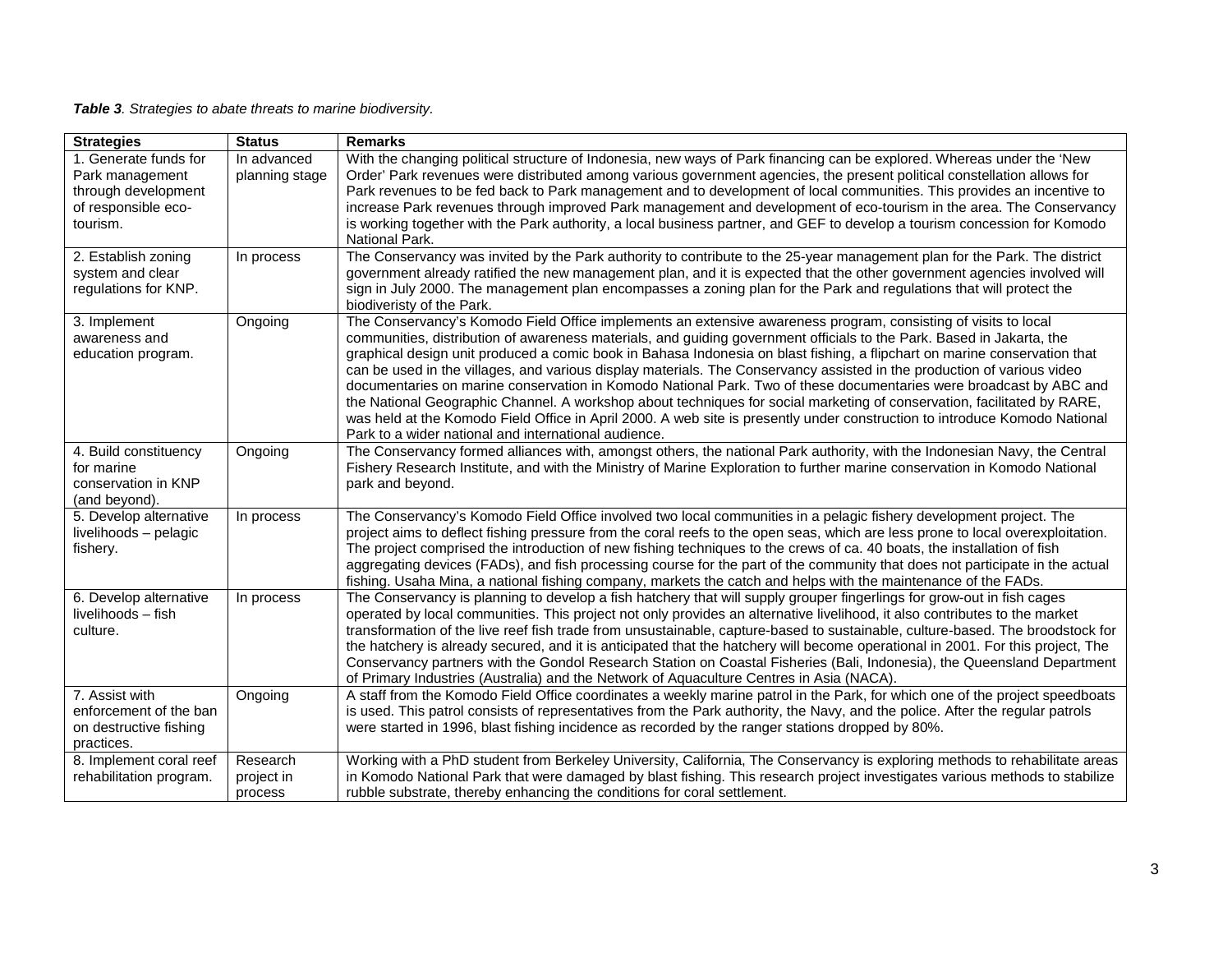#### *Table 3, continued*

| <b>Strategies</b>          | <b>Status</b> | <b>Remarks</b>                                                                                                                                                                                                                                    |
|----------------------------|---------------|---------------------------------------------------------------------------------------------------------------------------------------------------------------------------------------------------------------------------------------------------|
| 9. Implement               | Under         | Though local communities use mangrove wood for fuel and building materials, it is not yet clear to what extent the mangrove                                                                                                                       |
| mangrove rehabilitation    | consideration | forests in the Park are degraded by cutting. Once the severity of the problem is assessed, a mangrove rehabilitation program                                                                                                                      |
| program.                   |               | that builds on past experiences from the Park management authority will be designed.                                                                                                                                                              |
| 10. Place mooring          | In process    | The Conservancy installed 25 mooring buoys in the Komodo area, and is presently working with dive charter boat owners to                                                                                                                          |
| buoys for tourist boats    |               | install additional moorings.                                                                                                                                                                                                                      |
| and involve tourism        |               |                                                                                                                                                                                                                                                   |
| industry in mooring        |               |                                                                                                                                                                                                                                                   |
| buoy program               |               |                                                                                                                                                                                                                                                   |
| 11. Protect sea turtle     | Under         | A preliminary field survey showed that wild boar causes high mortality in sea turtle eggs in the Komodo area. Park rangers                                                                                                                        |
| nests and hatchlings       | consideration | protected some of the nests by screening the nests with chicken wire. Once the severity of this problem throughout the Park                                                                                                                       |
| from predation.            |               | is assessed, The Conservancy plans to assist with this protection program.                                                                                                                                                                        |
| 12. Culling of             | Under         | The Park authority undertakes regular campaigns to shoot feral dogs. If the need arises, The Conservancy will consider to                                                                                                                         |
| predators.                 | consideration | become involved in this program.                                                                                                                                                                                                                  |
| 13. Enforce regulations    | Under         | Whereas heavy shipping is not yet a problem in the remote Komodo area, it may become an issue as the local economy                                                                                                                                |
| on shipping routes.        | consideration | expands. As a precaution, The Conservancy proposed to expand Park boundaries so that the Park area includes cetacean                                                                                                                              |
|                            |               | migration routes.                                                                                                                                                                                                                                 |
| 14. Implement              | In process    | The Komodo Field Office presently conducts four monitoring programs, each directed at a Conservation Target: the coral                                                                                                                            |
| monitoring programs        |               | reef monitoring program assesses the change in live coral cover over the years, the fish monitoring program shows how the                                                                                                                         |
| for Conservation           |               | grouper populations react to changes in exploitation pressure, and the resource utilization monitoring program reveals the                                                                                                                        |
| Targets to support         |               | exploitation patterns in the Park. Since late 1999, the Conservancy also supports a cetacean monitoring program. These                                                                                                                            |
| management.                |               | monitoring programs are important feed-back to management, and they provide a measure of success of the conservation                                                                                                                              |
|                            |               | program. Monitoring programs for mangroves, sea grass beds, turtle nesting beaches and manta rays are being considered.<br>The Conservancy's Komodo Field Office and Bali Office maintain databases for each of the monitoring programs. With the |
| 15. Develop capacity to    | In process    | support of the Conservation Technology Support Program, a geographic information system (GIS) of the Komodo area is                                                                                                                               |
| analyze and<br>disseminate |               | being maintained. With the GIS, maps for the 25-year management plan were produced.                                                                                                                                                               |
| information to support     |               |                                                                                                                                                                                                                                                   |
| conservation               |               |                                                                                                                                                                                                                                                   |
| management                 |               |                                                                                                                                                                                                                                                   |
| (databases, GIS).          |               |                                                                                                                                                                                                                                                   |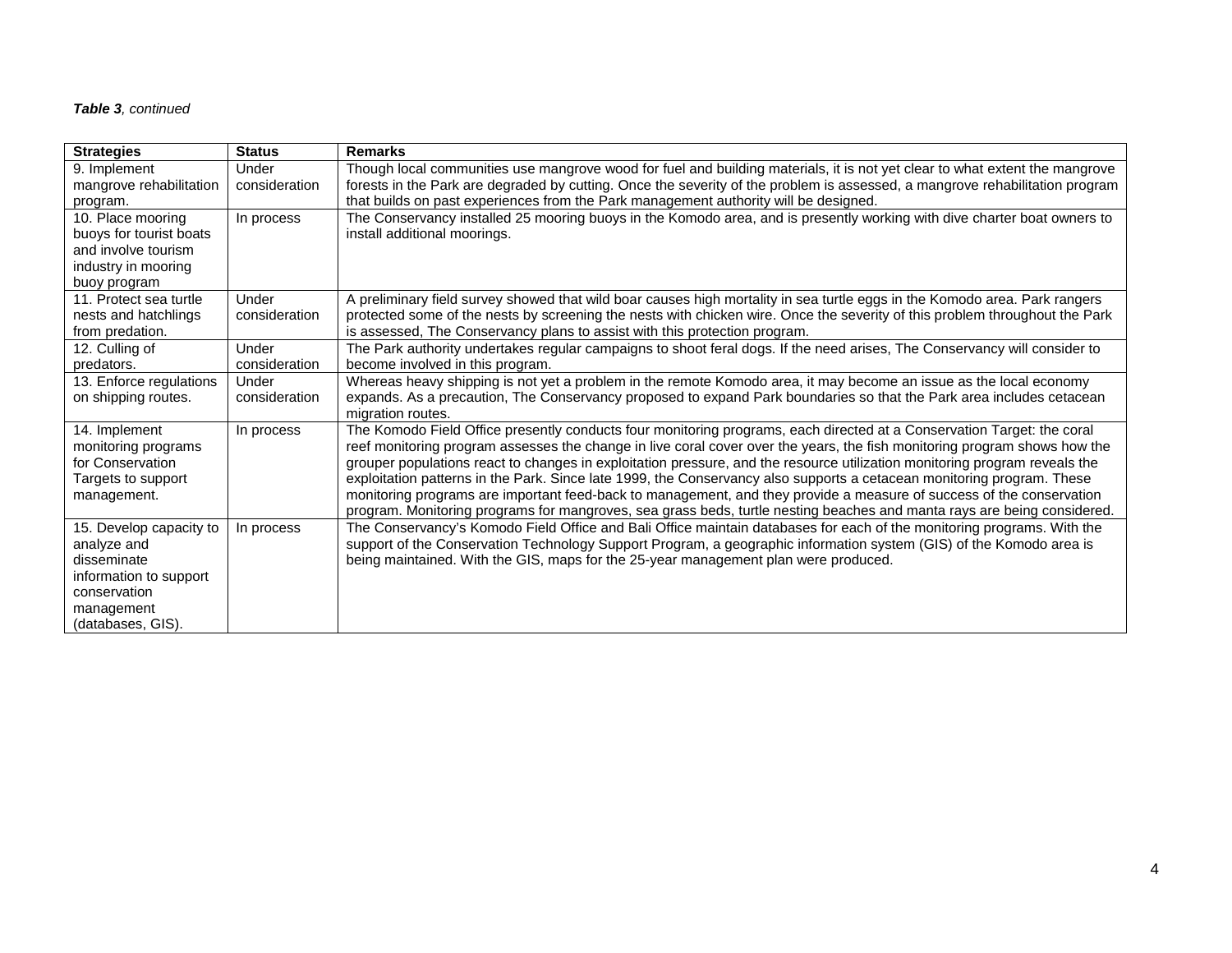*Table 4. Relationship between 'Conservation Targets' and 'Threats' in Komodo (very high, high, medium, low: measure of the severity of the threat to each of the Conservation Target). The rating takes into account the reversibility of the threat and its geographical scope.*

| <b>Threats</b><br><b>Targets</b> | Blast fishing<br>$\div$  | fishing<br>Cyanide<br>$\overline{\mathsf{N}}$ | fishing<br>-trap<br>'Bubu'<br><u>ന്</u> | Reef gleaning<br>4.      | Tuba fishing<br>ທ່       | exploitation<br>ە<br>δ<br>6 | through<br>fishing<br>w<br>ë<br>structive<br>Habitat<br>practices<br>ë<br>$\sim$ | discards<br>fishing<br>Bycatch<br>other<br>practices<br>ង<br><u>៤០</u><br>២ | nchoring<br>⋖<br>တ       | damage<br>Diver<br>$\overline{C}$ | feral<br>other<br>dragons,<br>boar,<br>á<br>Predation<br>(wild<br>Komodo<br>wildlife<br>dogs)<br>$\overline{1}$ | of nesting<br>y coastal<br>12. Loss of ne:<br>habitat by coas<br>development. | Shipping<br>$\ddot{5}$   | Global warming<br>$\overline{4}$ . |
|----------------------------------|--------------------------|-----------------------------------------------|-----------------------------------------|--------------------------|--------------------------|-----------------------------|----------------------------------------------------------------------------------|-----------------------------------------------------------------------------|--------------------------|-----------------------------------|-----------------------------------------------------------------------------------------------------------------|-------------------------------------------------------------------------------|--------------------------|------------------------------------|
| 1. Coral reefs                   | high                     | medium                                        | medium                                  | high                     | low                      | $\overline{\phantom{a}}$    |                                                                                  | $\overline{\phantom{a}}$                                                    | medium                   | medium                            | ۰                                                                                                               |                                                                               |                          | low                                |
| 2. Mangroves                     |                          |                                               | ÷                                       |                          | $\blacksquare$           | medium                      |                                                                                  | $\overline{\phantom{a}}$                                                    |                          |                                   | ۰                                                                                                               |                                                                               |                          | low                                |
| 3. Sea grass beds                | $\overline{\phantom{a}}$ | $\overline{\phantom{0}}$                      | $\blacksquare$                          | $\overline{\phantom{0}}$ | $\overline{\phantom{a}}$ | low                         | $\overline{\phantom{a}}$                                                         | $\overline{\phantom{a}}$                                                    | $\overline{\phantom{0}}$ |                                   | $\blacksquare$                                                                                                  |                                                                               | -                        | low                                |
| 4. Fisheries species             |                          |                                               |                                         |                          |                          | very.<br>high.              | very<br>high                                                                     | medium                                                                      |                          |                                   | ٠                                                                                                               |                                                                               |                          | $\overline{\phantom{0}}$           |
| 5. Cetaceans                     | medium                   |                                               | ٠                                       |                          | $\overline{\phantom{a}}$ | medium                      | $\overline{\phantom{a}}$                                                         | low                                                                         |                          |                                   | $\overline{\phantom{a}}$                                                                                        |                                                                               | low                      | $\sim$                             |
| 6. Turtles                       | medium                   |                                               | ٠                                       |                          | $\overline{\phantom{a}}$ | high                        | $\overline{\phantom{a}}$                                                         | medium                                                                      | ٠                        |                                   | high                                                                                                            | high <sup>(1)</sup>                                                           | $\overline{\phantom{a}}$ | $\overline{\phantom{a}}$           |
| 7. Manta rays                    | low                      |                                               | ٠                                       |                          | $\overline{\phantom{0}}$ | low                         | $\blacksquare$                                                                   | low                                                                         |                          |                                   | ۰                                                                                                               |                                                                               | -                        | $\sim$                             |

#### *Notes*

*(1) Because of coastal development outside the Park that may affect turtle populations inside the Park.*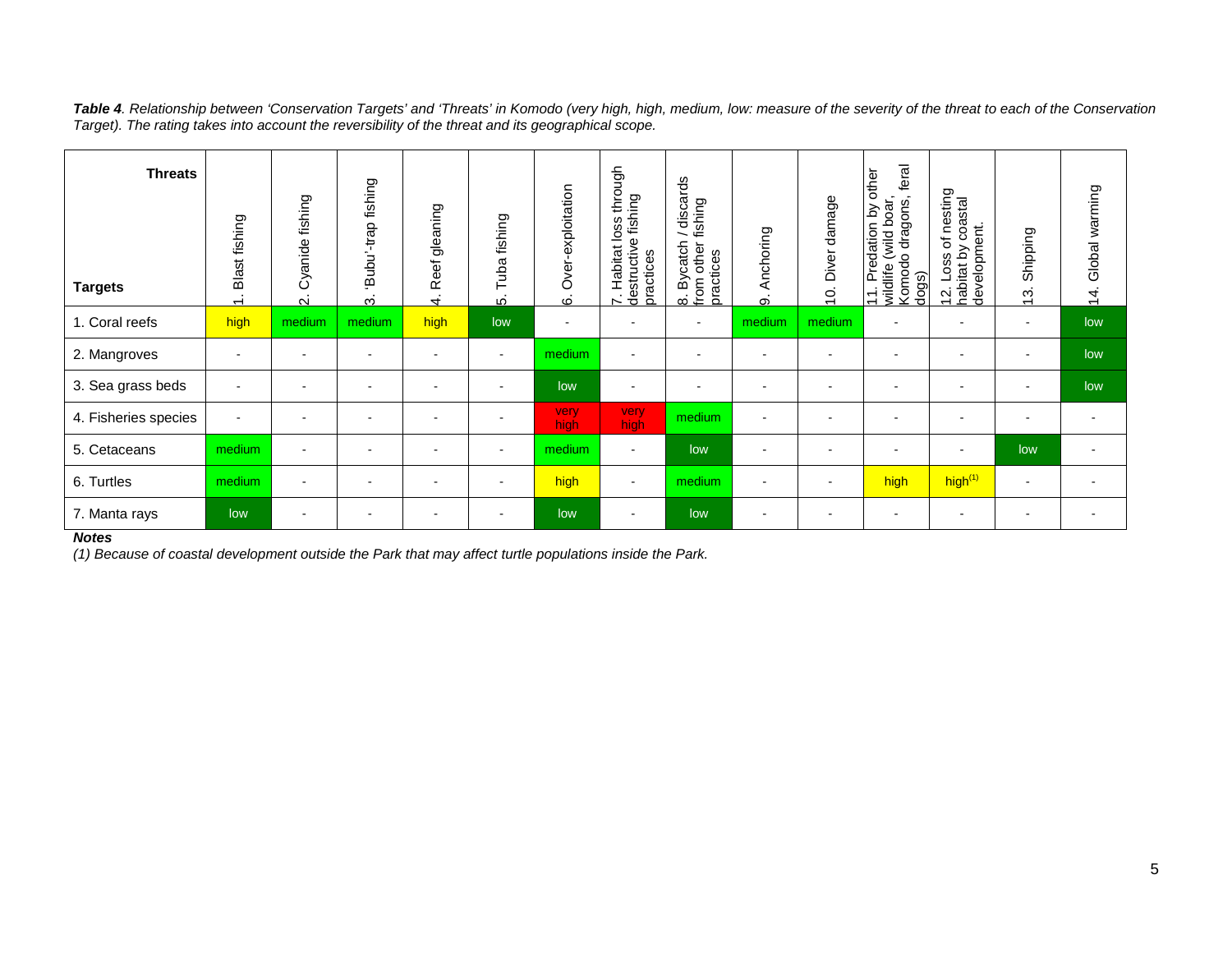#### *Table 5. Relationship between Threats and Strategies.*

|                                                             | 1. Generate funds<br>for Park<br>management | 2. Establish zoning<br>system and clear<br>regulations for<br>KNP. | 3. Implement<br>awareness and<br>education<br>program | 4. Build<br>constituency | livelihoods -<br>pelagic fishery.<br>5. Develop<br>alternative | $-$ fish<br>6. Develop<br>alternative<br>livelihoods -<br>culture. | enforcement of the<br>ban on destructive<br>fishing practices.<br>7. Assist with | 8. Implement coral<br>reef rehabilitation<br>program | 9. Implement<br>mangrove<br>rehabilitation<br>program. | 10. Deploy<br>mooring buoys | 11. Protect sea<br>turtle nests and<br>hatchlings from<br>predation. | 12. Culling of<br>predators. | 13. Enforce<br>regulations on<br>shipping routes. | 14. Implement<br>monitoring<br>programs | 15. Develop<br>capacity for<br>information<br>manafement |
|-------------------------------------------------------------|---------------------------------------------|--------------------------------------------------------------------|-------------------------------------------------------|--------------------------|----------------------------------------------------------------|--------------------------------------------------------------------|----------------------------------------------------------------------------------|------------------------------------------------------|--------------------------------------------------------|-----------------------------|----------------------------------------------------------------------|------------------------------|---------------------------------------------------|-----------------------------------------|----------------------------------------------------------|
| 1. Blast fishing                                            | $\boldsymbol{\mathscr{C}}$                  | V                                                                  | V                                                     | V                        | V                                                              | V                                                                  | $\checkmark$                                                                     | $\blacksquare$                                       | $\blacksquare$                                         | $\blacksquare$              | $\blacksquare$                                                       | $\blacksquare$               | $\blacksquare$                                    | V                                       | $\boldsymbol{\mathcal{U}}$                               |
| 2. Cyanide fishing                                          | $\boldsymbol{\mathcal{U}}$                  | V                                                                  | V                                                     | V                        | V                                                              | V                                                                  | $\checkmark$                                                                     | $\blacksquare$                                       | $\overline{\phantom{0}}$                               | $\blacksquare$              | $\blacksquare$                                                       | $\blacksquare$               | $\blacksquare$                                    | V                                       | $\boldsymbol{\mathcal{U}}$                               |
| 3. 'Bubu'-trap fishing                                      | $\boldsymbol{\nu}$                          | V                                                                  | V                                                     | V                        | V                                                              | V                                                                  | $\boldsymbol{\mathscr{C}}$                                                       | $\blacksquare$                                       | ٠                                                      | $\blacksquare$              | $\overline{\phantom{a}}$                                             | $\blacksquare$               | $\blacksquare$                                    | V                                       | V                                                        |
| 4. Reef gleaning                                            | $\boldsymbol{\nu}$                          | V                                                                  | V                                                     | V                        | V                                                              | V                                                                  | $\checkmark$                                                                     | $\blacksquare$                                       | $\overline{\phantom{0}}$                               | $\blacksquare$              | $\blacksquare$                                                       | $\blacksquare$               | $\blacksquare$                                    | V                                       | $\mathbf v$                                              |
| 5. Tuba fishing                                             | $\boldsymbol{\nu}$                          | V                                                                  | V                                                     | V                        | V                                                              | V                                                                  | $\checkmark$                                                                     |                                                      |                                                        |                             |                                                                      |                              |                                                   | V                                       | $\checkmark$                                             |
| 6. Over-exploitation                                        | $\boldsymbol{\mathcal{U}}$                  | V                                                                  | $\checkmark$                                          | V                        | V                                                              | V                                                                  | $\checkmark$                                                                     | $\blacksquare$                                       | ٠                                                      | ۰                           | $\overline{\phantom{0}}$                                             | $\blacksquare$               | $\blacksquare$                                    | V                                       | V                                                        |
| 7. Habitat loss through<br>destructive fishing<br>practices | $\boldsymbol{\nu}$                          | V                                                                  | $\checkmark$                                          | V                        | $\blacksquare$                                                 | $\blacksquare$                                                     | $\blacksquare$                                                                   | V                                                    | $\boldsymbol{\nu}^{(1)}$                               |                             |                                                                      |                              |                                                   | V                                       | V                                                        |
| 8. Bycatch / discards<br>from other fishing<br>practices    | $\boldsymbol{\mathcal{U}}$                  | V                                                                  | $\boldsymbol{v}$                                      | V                        | V                                                              | V                                                                  | $\checkmark$                                                                     | $\blacksquare$                                       | ٠                                                      | ۰                           | $\overline{\phantom{0}}$                                             | ۰                            | ۰                                                 | V                                       | $\checkmark$                                             |
| 9. Anchoring                                                | $\boldsymbol{\mathcal{U}}$                  | V                                                                  | $\checkmark$                                          | V                        | $\blacksquare$                                                 | $\blacksquare$                                                     | $\blacksquare$                                                                   | $\blacksquare$                                       | ٠                                                      | V                           | $\blacksquare$                                                       | $\blacksquare$               | $\blacksquare$                                    | V                                       | V                                                        |
| 10. Diver damage                                            | $\boldsymbol{\nu}$                          | V                                                                  | V                                                     | V                        | $\blacksquare$                                                 | $\blacksquare$                                                     | $\blacksquare$                                                                   | $\overline{\phantom{0}}$                             |                                                        | ۰                           | $\overline{\phantom{0}}$                                             | $\blacksquare$               | ۰                                                 | V                                       | V                                                        |
| 11. Predation by other<br>wildlife                          | $\boldsymbol{\nu}$                          | V                                                                  | $\checkmark$                                          | V                        | $\blacksquare$                                                 | $\blacksquare$                                                     | $\blacksquare$                                                                   |                                                      |                                                        | $\blacksquare$              | V                                                                    | V                            | $\blacksquare$                                    | V                                       | $\boldsymbol{\mathcal{U}}$                               |
| 12. Loss of nesting<br>habitat by coastal<br>development.   | $\checkmark$                                | V                                                                  | V                                                     | V                        | $\blacksquare$                                                 | $\blacksquare$                                                     | $\blacksquare$                                                                   | $\overline{\phantom{0}}$                             |                                                        | $\blacksquare$              | $\overline{\phantom{0}}$                                             | -                            | $\overline{\phantom{0}}$                          | V                                       | V                                                        |
| 13. Shipping                                                | $\boldsymbol{\mathscr{C}}$                  | ✔                                                                  | V                                                     | V                        | $\blacksquare$                                                 | $\blacksquare$                                                     | $\blacksquare$                                                                   | $\blacksquare$                                       | ٠                                                      | ۰                           | $\blacksquare$                                                       | $\blacksquare$               | V                                                 | V                                       | V                                                        |
| 14. Global warming                                          | $\boldsymbol{\mathscr{C}}$                  | V                                                                  | V                                                     | V                        | $\blacksquare$                                                 | -                                                                  | $\blacksquare$                                                                   |                                                      |                                                        | -                           | ۰                                                                    | -                            | ۰                                                 |                                         | ✔                                                        |

*Notes*

*(1) Habitat loss through excessive mangrove cutting.*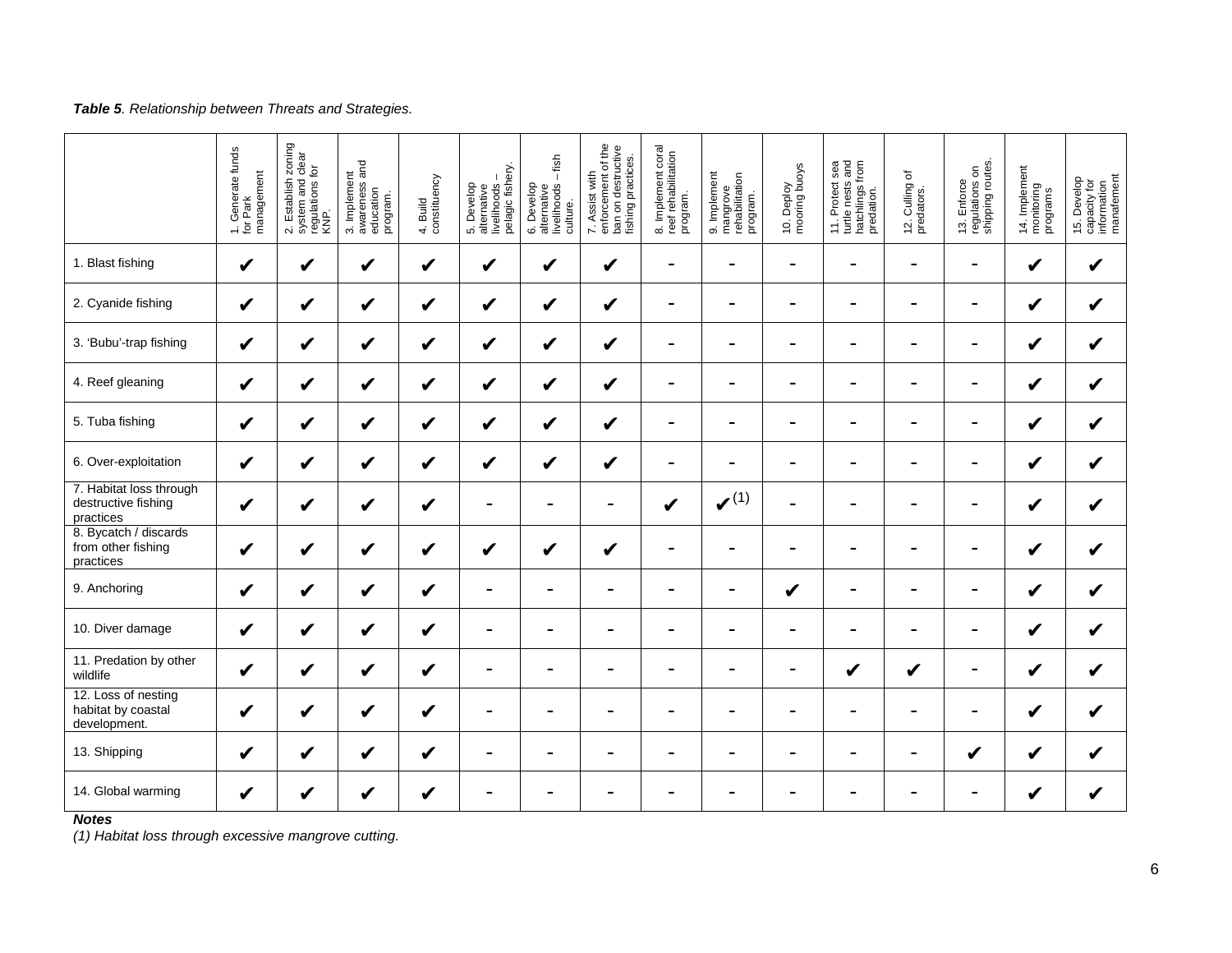## **APPENDIX II. SITE CONSERVATION PLANNING COMMUNITY CONSULTATION METHODOLOGY REVIEW FOR KOMODO NATIONAL PARK**

3 February 2001

## **CONTEXT**

The Komodo National Park project is in the process of integrating the site conservation planning process into its Community Awareness and Development (CAD) program. The current CAD team is composed of a CAD Senior Coordinator, Harsono, Community Awareness Officer, Paramita B. Utami, and two CAD Field Assistants, Fisabilil Haq and Zulkilfli. The objectives of SCP activities held at the Komodo Field Office (KFO) were as follows:

- 1. To introduce the CAD Team, relevant KFO staff and other potential community consultation facilitators to the site conservation planning process.
- 2. To develop a simplified methodology with which to conduct community consultations for the SCP process.
- 3. To test the simplified methodology on at least one local community.

Ultimately, TNC aims to use the SCP as a means to lend technical assistance to the Komodo Parks Authority (PKA) in the development of the five year management plan for KNP.

## **COMMUNITY CONSULTATION METHODOLOGY DEVELOPMENT**

A total of one day was devoted to introducing site conservation planning in detail to the participants. In-depth discussions about the SCP process, its purpose and the importance of stakeholder participation to the process were conducted. Using the Lore Lindu National Park (LLNP) project methodology, the participants then devoted a half day to devising a simplified version for use at the community level. Through discussions it was decided that the LLNP methodology was too complex for use in Komodo communities and was in need of further simplification. Due to time constraints in meeting our objectives, this facilitator developed a trial methodology that was tested on the participants as a training exercise. This activity met with success and the participants felt that the methodology is simple enough to employ at the community level but at the same time is able to extract important information needed for the SCP process.

This simplified SCP methodology is based on the experience of the CAD team that strategic group discussions are the best way to elicit information from local communities. Therefore, the methodology was developed in this format using the following questions to focus on determining primary community targets systems, critical threats and priority strategies.

- 1. What is important to you in Komodo National Park?
	- This is to gain an indication of community target systems.
- 2. What is happening to those targets in the park?
	- This is to understand the situation including stresses and sources on those targets within the conservation area.
- 3. What do you think the solution(s) is/are to the problems with the community targets?
	- Determine the community's willingness to support and participate in the implementation of conservation strategies.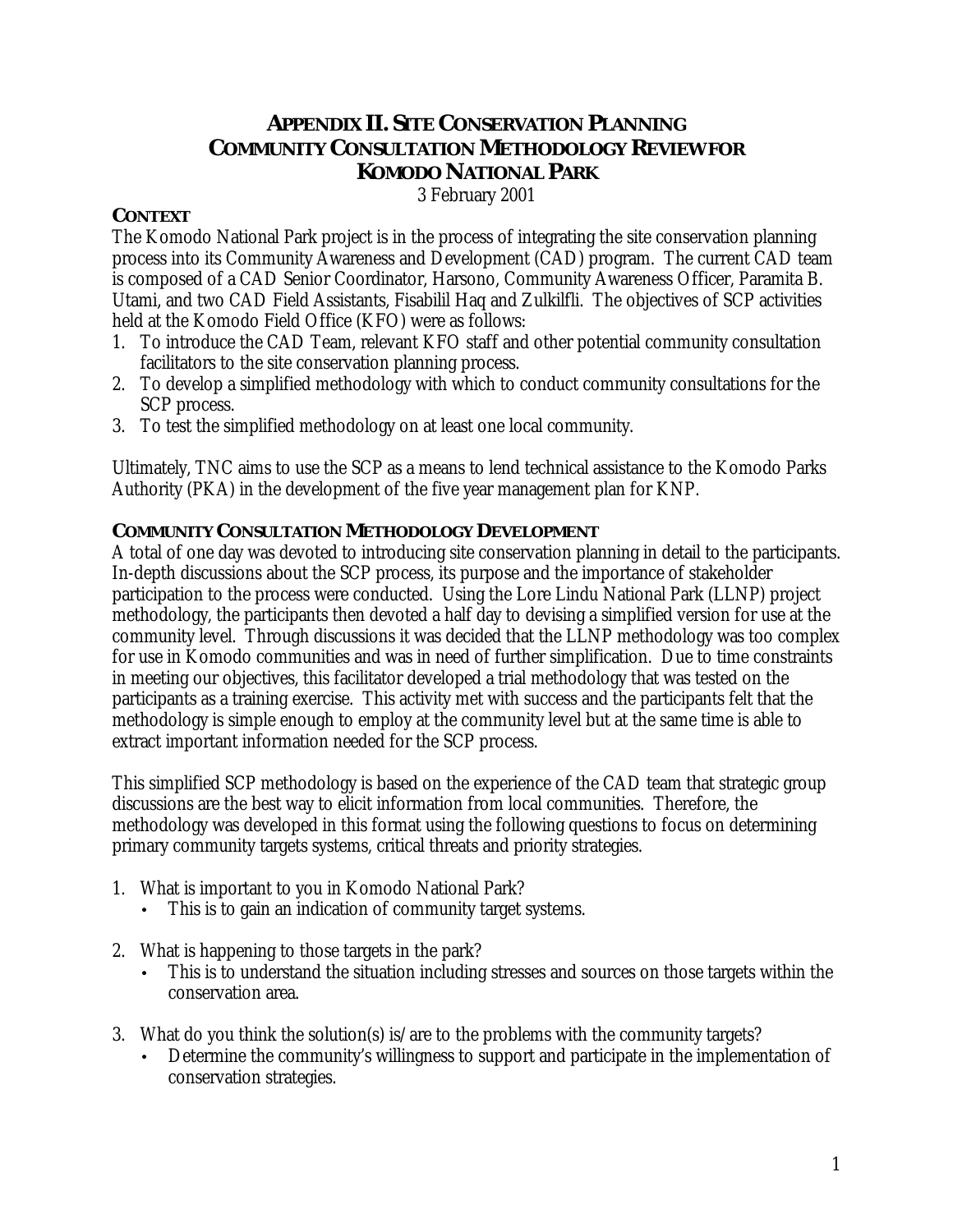## **SIMPLIFIED SCP METHODOLOGY FOR KOMODO NATIONAL PARK PROJECT**

## **Assumptions**:

- 1. Biological information is combined with human context information.
- 2. Each step of the process is carefully explained to the participants.
- 3. A recorder is assigned for each discussion session in order to document salient discussion points and other relevant information that is articulated in the course of discussion.
- 4. The methodology is designed for a focused discussion group forum. Prioritization of targets, threats and strategies is conducted through open votation or discussion.

## **STAGE I SYSTEMS (Conservation Targets)**

## **Objective: To identify eight biological systems that represent community conservation priorities or community targets, and to collect information and descriptions of these systems.**

## **Process**:

1. Metaplan cards are distributed to all participants, who are asked to write on separate cards one (or more) things they most value about the National Park, its ecosystem functions, or its natural resources.

**Key Question**: What is important to you in the conservation area/site? Why is it of importance to you?

- 2. The cards are collected, and stuck on a board, according to apparent/logical groupings.
- 3. A name is developed for each group of cards, written on a circular 'systems card'. Alternatively, illustrations/caricatures can be used to represent these target systems for a more visual- oriented audience.
- 4. Narrow all the systems down to eight targets by having the group prioritize among the different systems through discussion.

**Key Question**: Which among these systems are of the most importance to you? Arrange them from the most to the least important. This is done recognizing that some target systems may be of equal importance.

5. A description of these 8 prioritized systems is developed, and written down. System names and their descriptions are placed on a side-board. Systems must be defined very clearly.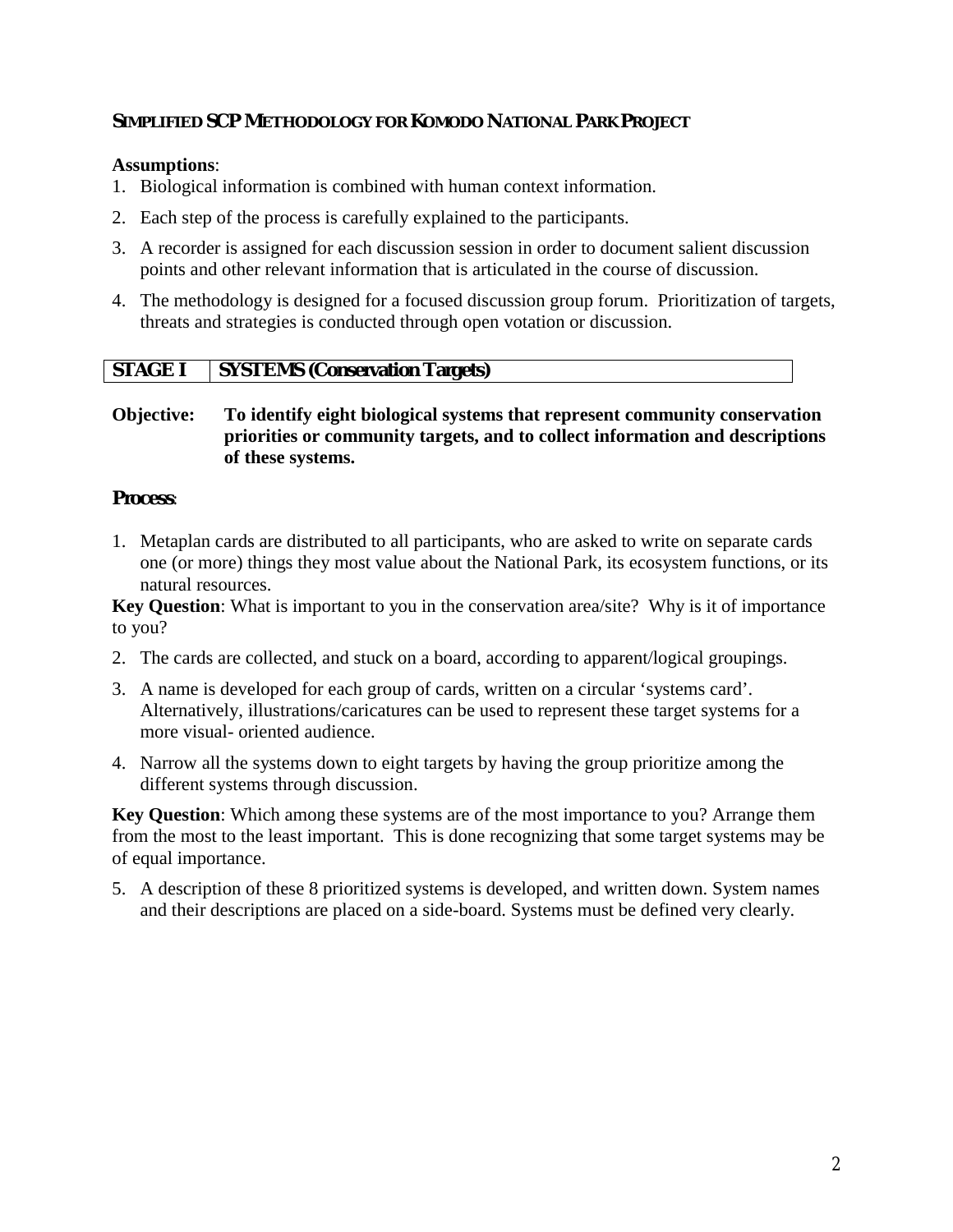## **STAGE II THREATS (STRESS AND SOURCE) ANALYSIS**

## **Aim: Determine critical threats that are acting to degrade each system.**

## **Process**: Use of modified situation diagrams

- 1. Divide the participants into 4 working groups, each addresses 2 systems. (Do this only for a large group of 20 or more. Each group should be composed of no more than 7 people.
- 2. On a flipchart or board, write a system down at the center with a circle around it or place the picture of the target in the middle of the board/flipchart. A combination of both is also acceptable. Distinguishing between stresses and sources is not done by the communities for this methodology but rather, will rely on the Facilitator to be able to focus on the distinction between the two and guide the discussion accordingly. Emphasis should be given to understanding the cause and effect relationships that are articulated, the activities/events that lead to system degradation and the underlying reasons for these activities.

**Key Question**: What is happening to this target within the conservation area or site? What negative effects are destroying or affecting the targets? What activities or forces are causing those effects? What is driving or motivating these activities/factors?

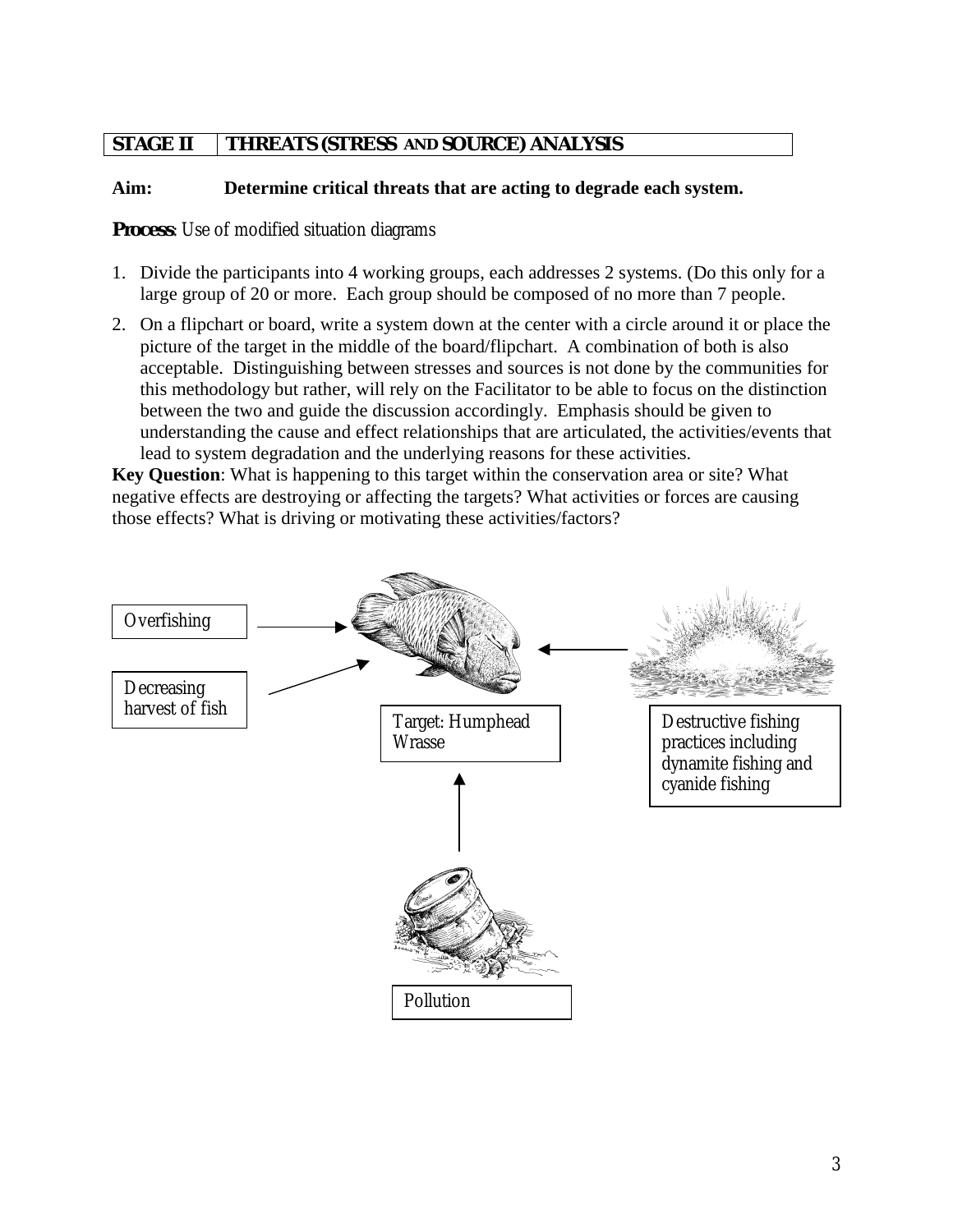- 3. Write down the threats on paper and place it around the target system. Situational notes are incorporated into this diagram as the discussion takes place.
- 4. Determine the critical threats through a prioritization of named threats.

**Key Question**: Which among these negative impacts and activities are you the most concerned about? Why? Which affects you the most? The least?

- 5. Critical threats to each system are the top 4-5 threats that are given the highest priority.
- 6. Threats that are common across all systems are homogenized for language so identical stresses are referred to in the same terms.

## **STAGE III FORMULATION OF STRATEGIES**

## **Aim: To formulate strategies aimed to mitigate the critical threats acting on the priority systems.**

## **Process**:

- 1. The floor reviews each system diagram showing systems and threats. These are described verbally for 5 minutes each (max.)
- 2. Critical threats common to several systems are listed per the systems they affect.
- 3. Critical threats are divided amongst 4 break-out groups (use different membership to previous exercise) – perhaps 2 stresses and 2 sources each – the group brainstorms a variety of strategies. Brainstorm – no strategies are rejected, all are written down. Discuss potential strategies and define them very clearly. List potential stakeholders other than the engaged community as they are mentioned in the discussion.

**Key Question**: How can these threats/negative impacts be addressed? How can the condition of the important systems be improved? Who needs to be involved in the implementation of these solutions?

4. Strategies and stakeholders are listed for each source.

| <b>CRITICAL THREATS</b>              | <b>SYSTEMS THEY AFFECT</b> |
|--------------------------------------|----------------------------|
| <b>Destructive Fishing Practices</b> | 1. Fish communities        |
|                                      | 2. Coral communities       |
| Overfishing                          | 1. Fish communities        |

5. The strategies are then prioritized according to the participants' willingness to support the strategy and/or participate in its implementation.

**Key Question:** Which of these strategies would your community be willing to support or participate in the most? Which is of greatest importance to this community?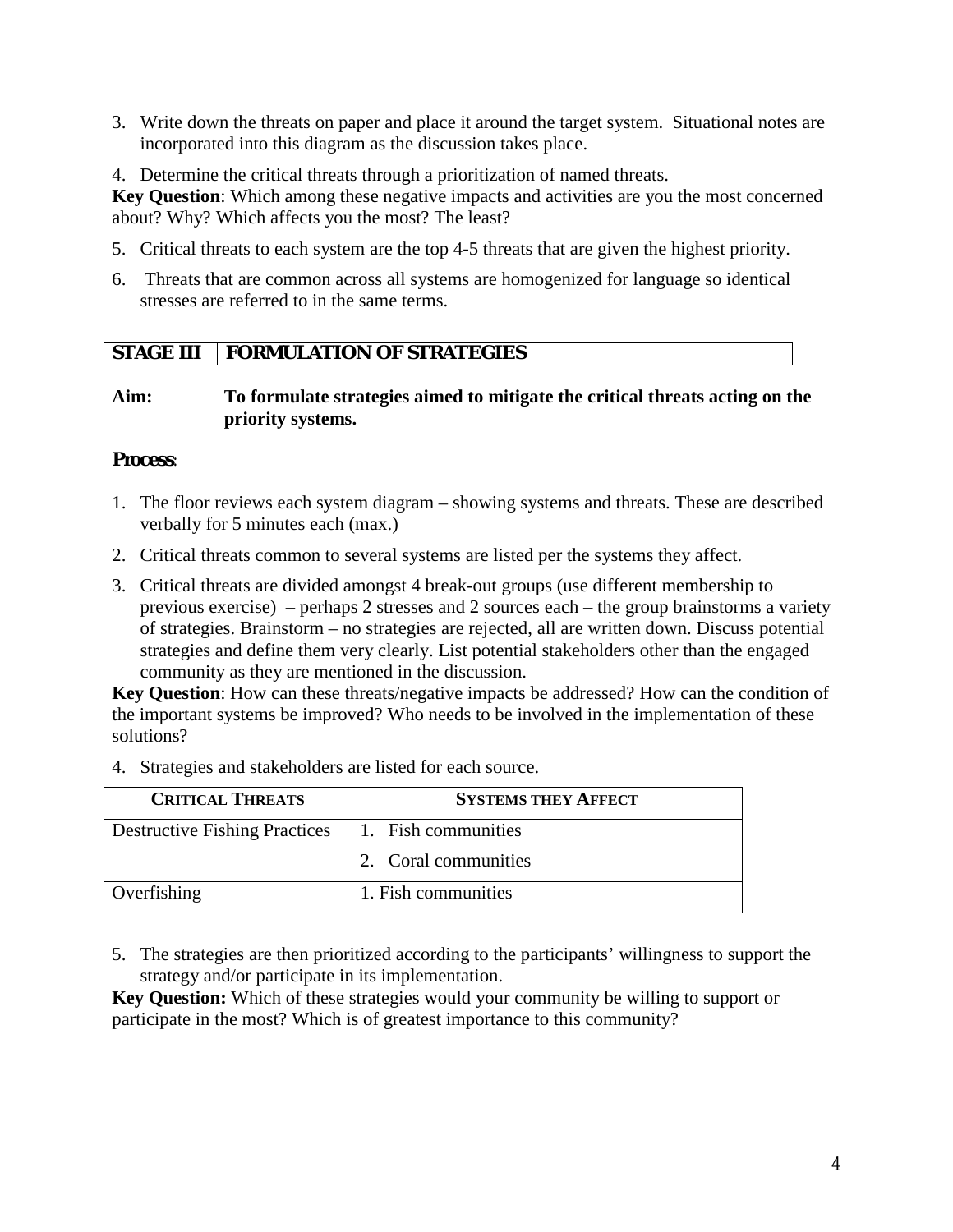## **SUMMARY OF INFORMATION**

Summarize community consultation results using the table below. From this exercise, the following information sets are derived from the communities for incorporation into the SCP framework. While the rankings from this community consultation do not directly correspond to the ranking parameters used for the assessment of each framework component (Systems, Stresses, Sources, Stakeholders and Strategies), the overall results are reflective of the community stakeholder conservation priorities in terms of their primary targets, critical threats, priority strategies and primary stakeholders. These community perspectives are then taken into consideration by the project planning team when determining actual planning targets for conservation management and appropriate strategies to address the critical threats affecting them.

| <b>STRATEGIES</b> | <b>THREATS</b> | <b>SYSTEMS</b> | <b>STAKEHOLDERS</b> |  |  |  |  |
|-------------------|----------------|----------------|---------------------|--|--|--|--|
|                   |                |                |                     |  |  |  |  |
|                   |                |                |                     |  |  |  |  |
|                   |                |                |                     |  |  |  |  |

## **FOR PROJECT TEAM STAGE IV FORMULATION OF INDICATORS OF SUCCESS**

## **Aim : To assign indicators of success for each listed strategy, and to develop programs for monitoring these indicators.**

## **Process**:

- 1. What is success ? The original system diagrams and graphs can be used to demonstrate a positive change in system condition.
- 2. How can this change be shown ? What is the important factor that must be measured? Establish and list indicators.
- 3. How can these indicators be reliably and simply measured ? Who does the measuring?
- 4. How can changes in the stress or source impacting this system be measured?
- 5. Develop a monitoring plan, with community involvement or independent third party to monitor results. (see BCN book on Indicators of Success).

## **METHODOLOGY TRAINING**

The participants underwent this simplified methodology as a training exercise for facilitating such a process in actual communities. The methodology was also tested on a group of 12 local fishermen from Labuan Bajo with three trainee facilitators leading the discussions. Both activities met with good results. The team of potential facilitators were able to fully comprehend the goals of the process and more importantly, understand how to achieve these goals. The preliminary consultation with the fishermen was also successful as a trial effort. With some innovation, the facilitators were able to engage the fishermen in a discussion on the primary threats they perceived in KNP and specific strategies to abate them.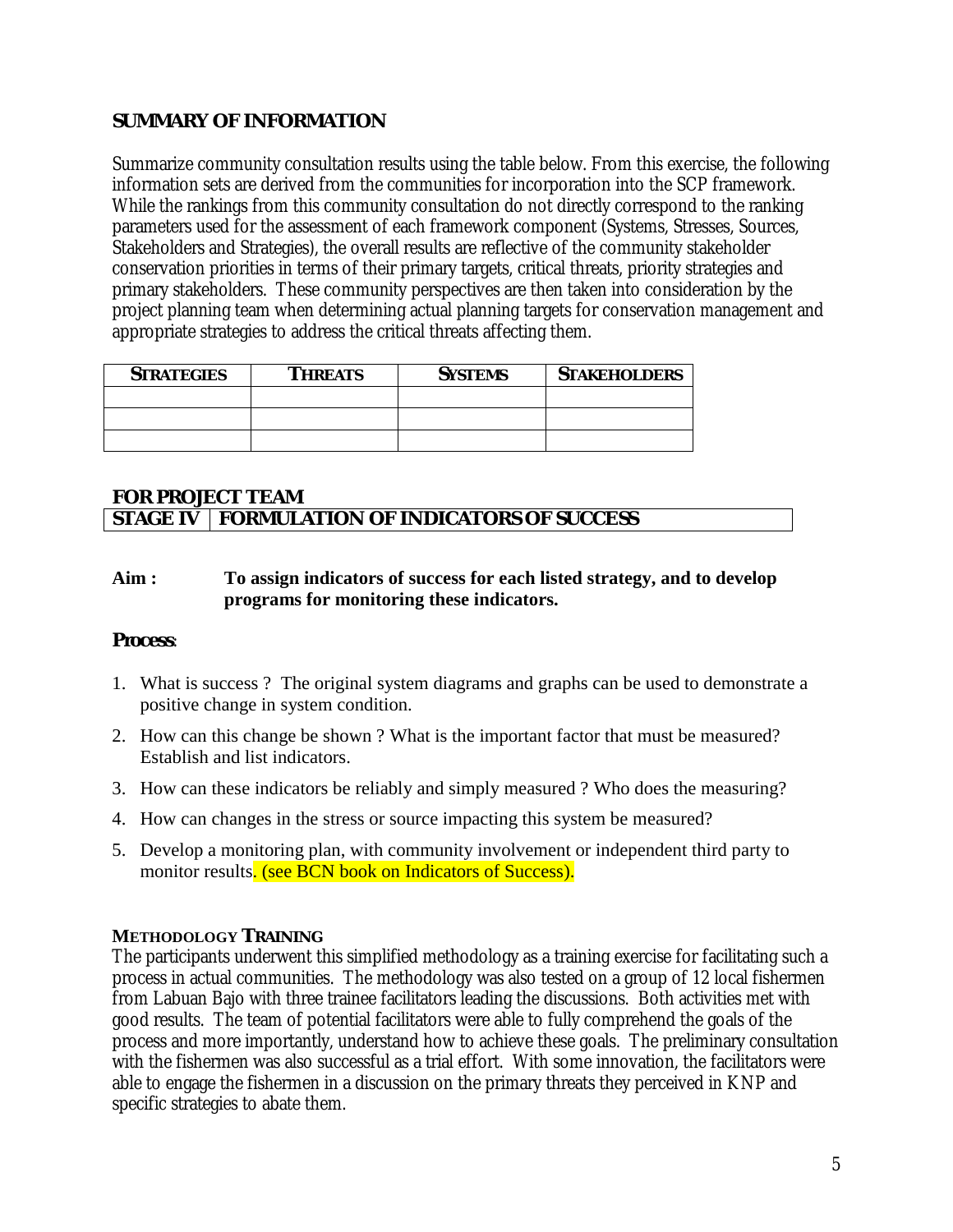## **LESSONS LEARNED**

Some lessons that were learned through actual engagement of stakeholders are the following:

- 1. The application of the simplified methodology must be flexible enough to adapt to individual community dynamics. The communities must feel free to communicate their concerns in the manner that they are comfortable.
- 2. Facilitators must always be neutral when consulting with communities and not lead them to any biases or perceptions the facilitator may have.
- 3. Questions that are used to lead the discussion must be very specific, clear and simple in order to extract key information.
- 4. Preparedness is a necessity to facilitation. Before engaging communities, facilitators must plan for the activity by delineating responsibilities among facilitators, the approach to be used, tools to be used etc.
- 5. Site Conservation Planning provides a truly participatory process to incorporate community views into the overall management plan.

## **COMMUNITY CONSULTATION ACTIVITIES**

Following are activities that the CAD team will implement of the next five month period. These activities will be in conjunction with the original CAD workplan for engaging communities in Komodo and Sape. The SCP community consultations are being integrated into the CAD workplan as part of its mission to conduct focus group discussions on environmental and community issues. The methodology itself will be coordinated closely with participatory rural appraisal (PRA) activities of the CAD.

- 1. Translate abridged SCP version (16 page) and simplified methodology guidelines into Indonesian and distribute them to training participants. These will also be used in future training sessions. (February)
- 2. Coordinate all community consultation activities with PKA.
- 3. Socialize the SCP process with stakeholders through more generalized meetings prior to actual consultation (February).
- 4. Contract trained facilitators for community consultation work. Contract fees are estimated to be Rp. 20,000 per day/per person/for approximately three 12 weeks (February).
- 5. Recruit and train community level facilitators. Community level facilitator fees are estimated to be Rp. 10,000 per day/for one week per village (February).
- 6. Actual community consultations in 10 Komodo villages from February to April and 8 village in Sape from May to June.
- 7. Each community consultation should have an individual report that outlines how the community was engaged and community targets, stresses and sources to priority targets and strategies are clearly stated with supplementary information that contributes to documentation in the SCP tool. A standard format for community consultation reporting is being developed and will be distributed to site teams (Maya: action item).
- 8. Engage non-community stakeholders (PKA, Fisheries Office, Police etc.) in consultation meetings for input into the SCP process. Like the community consultations, the results of these broader stakeholder should be documented.
- 9. Analysis of data from community and other stakeholder consultations (May).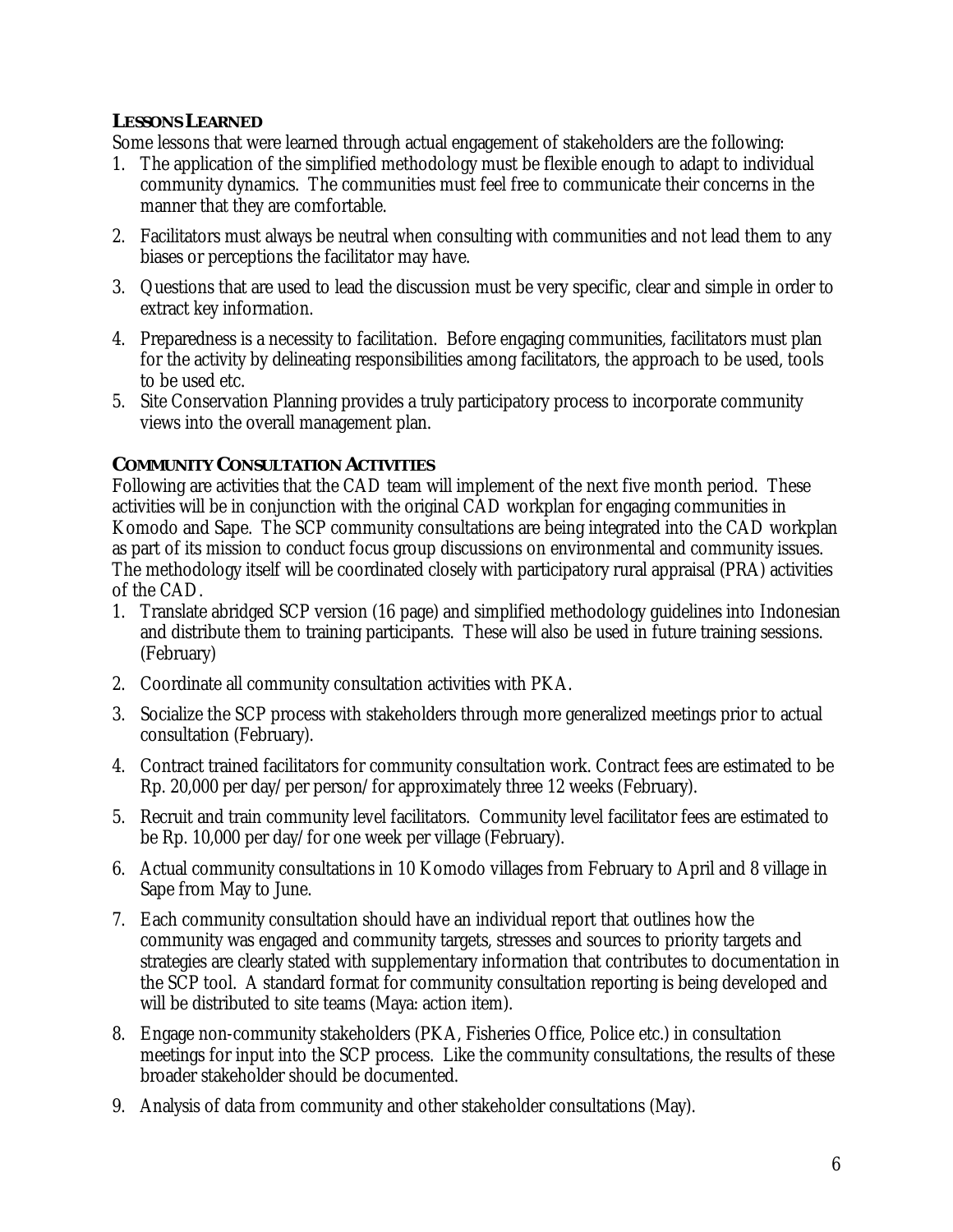- 10. Formulate site conservation plan with available information (June).
- 11. Present results to PKA for their consideration in developing the five year management plan for KNP. This bearing in mind that the PKA's timeline for the management plan will be in TNC's Fiscal Year 2002.
- 12. Develop a followup strategy with communities on SCP results. Socialize the results to community and other stakeholders after the actual consultations.

## **OTHER BUDGETARY NEEDS**

- 1. Training Meeting costs (food, drinks, venue).
- 2. Transportation costs for community visits.
- 3. Printing of materials (photocopies, photographic documentation)
- 4. Travel costs of KFO and/or Bali staff and SCP facilitator in May.

## **TRAINING PARTICIPANTS**

- 1. S. Asis National Park Volunteer
- 2. Harsono –TNC-KFO
- 3. Fisabili Haq TNC-KFO
- 4. John Jalesy National Park Volunteer
- 5. Errys Maart National Park Staff
- 6. Sitti Maryam National Park Volunteer
- 7. Andreas Muljadi National Park Staff
- 8. Hendrikus Rani Siga National Park Staff
- 9. Heru Rudiharto National Park Staff
- 10. Andi Rusdin National Park Volunteer
- 11. Paramita B. Utami TNC-KFO
- 12. Zulkifli TNC-KFO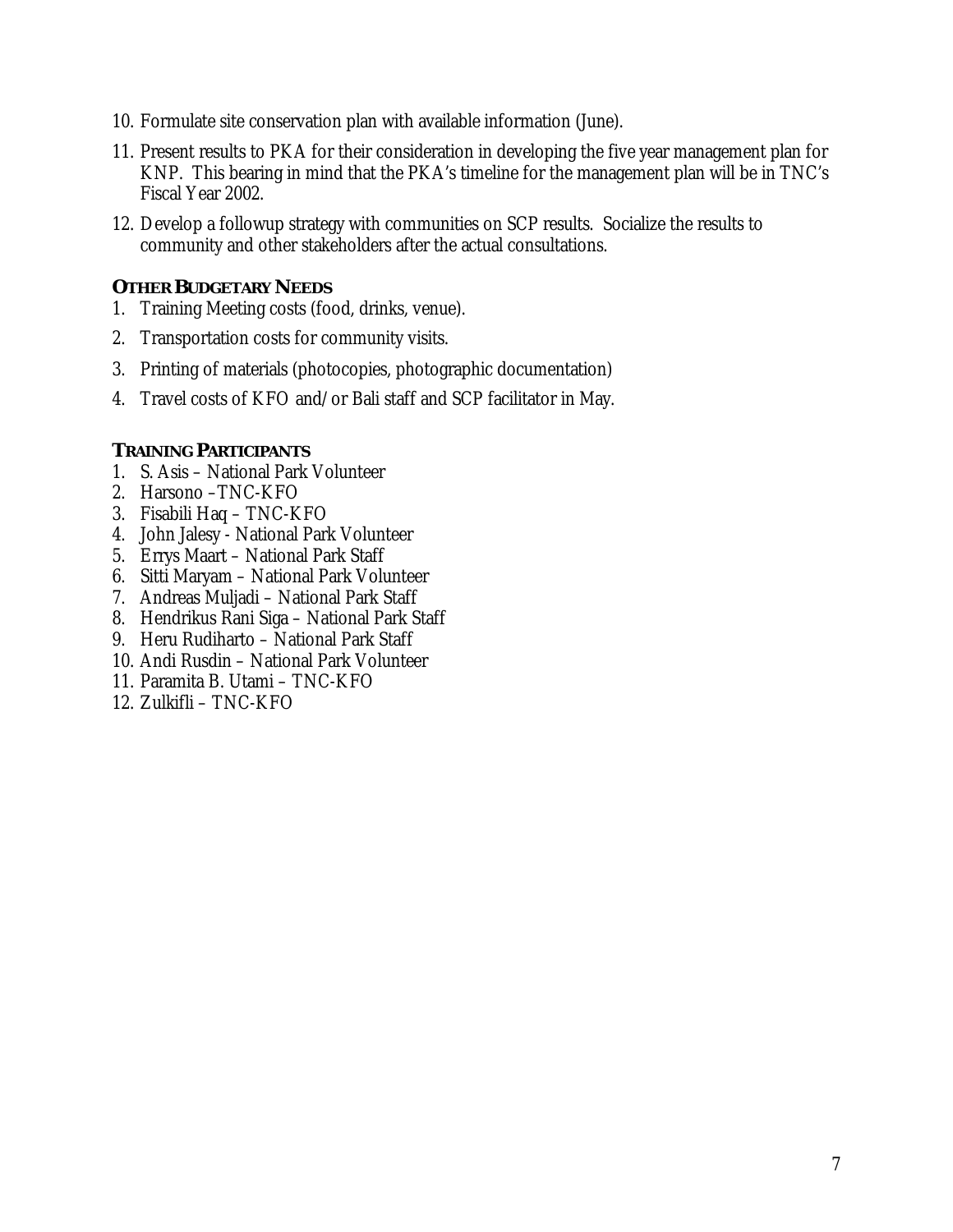## **Appendix III: Minutes of Community Consultation**

**Komodo National Park Stakeholder (Fishers) February 1, 2001**

## **Venue: Komodo Field Office**

**Target**: Fish **Stresses:** Fishing catch is reduced **Source:**

- Many outsider fishers in KNP area (e.g. from Sulawesi, West Nusatenggara)
- The use of bomb and cyanide for fishing
- Lack of fisheries rules & laws socialization.

## **Strategies:**

- Fishers' boat inventorying/signs on the boats
- Stronger law enforcement toward the violators
- Avoiding to buy fish catched by bomb/ cyanide
- Intensifying the socialization of KNP rules
- Intensifying dialogues with the community
- Cooperation between KNP staff and fishers
- Developing fishers groups

## **Note:**

The consultation was held by using the simplified method resulted from the discussion with the participants of SCP Training, i.e. using the three main questions:

- 1. What is important to you in Komodo National Park?
- 2. What is happening to those targets in the park?
- 3. What do you think the solution(s) is/are to the problems with the community targets?

The answers for those questions, originally, were not in order, because the consultation was the first experience for the facilitators. Therefore, after the consultation was finished, the team has to re-order the answers.